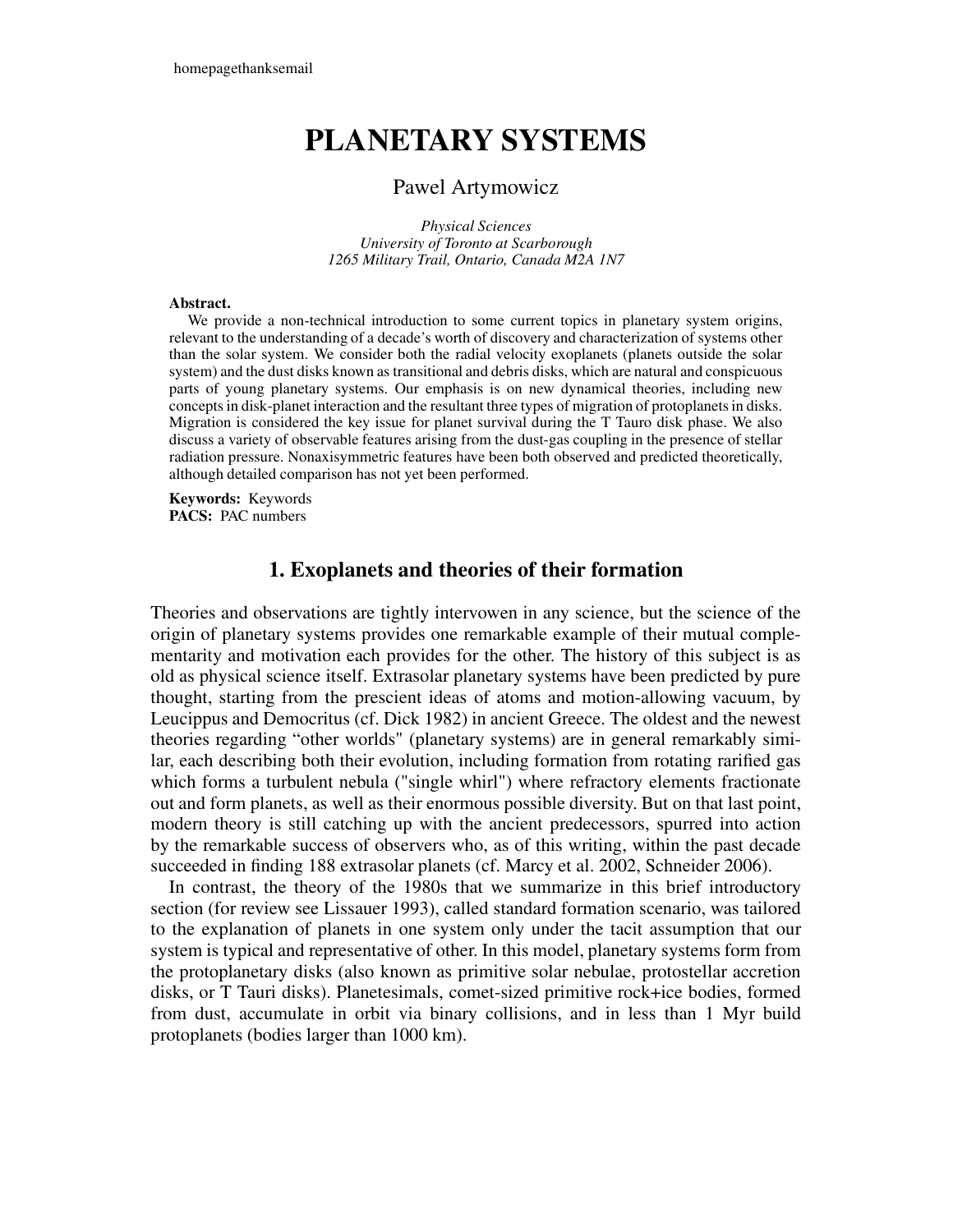Terrestrial planets are finally assembled in the inner solar system within 30 Myr. A crucial role in their growth is played by gravitational focusing, which works best in kinematically cold planetesimal disks. Cooling (circularization of orbits) is provided by the nebular gas drag and by planet's launching of spiral density and bending waves into the disk.

Outside the ice condensation boundary, at a distance of several AU from the sun, protoplanets grew quicker and larger because of the availability of water ice, and grew up to a mass of several Earths, gathering around them a massive hydrogen+helium envelopes. In the "core-accretion" or "core-instability" scenario, the primitive atmosphere becomes unstable and accretes onto the core without mixing, when the core mass exceeds 8-15 Earth masses, a value in line with core masses in our system (see reviews in Mannings et al. 2000 and Reipurth 2006). Jupiter was thought to have been born: (i) at or near its present location, because of ice boundary location, (ii) on a circular orbit ( $e \approx 0$ ), due to circular motion of the protoplanet and the disk, and (iii) with mass determined by the process of tidal gap opening in a viscous disk with parameter  $\alpha \sim 10^{-2}$ .

#### **1.1 Diversity of solar systems**

Although most theoretical concepts from the standard planet formation theory of the 80s are perfectly usable even today, in the hindsight we see how limited some of the predictions regarding extrasolar systems turned out to be. Ironically, the first planets ever found outside the solar system (by Wolszczan and Frail 1992, in an unlikely place: around a millisecond pulsar PSR1257+12) are of terrestrial type and although closer to their sun than our terrestrial planets are to the sun, exibit neatly near-circular orbits with two major bodies very close to a mean-motion resonance (3:2), not unlike Jupiter and Saturn (5:2). However, a theoretical expectation (Boss 1995) that the solar and extrasolar systems share the basic blueprint (giants outside a few-AU radius, terrestrial planetsinside) was soon afterwards disproved by the first 'hot jupiters' such as 51 Pegasi discovered via Doppler shift or, in other words, radial velocity variation, by Mayor and Queloz (1995) to have orbital period of only 4 days. While more data (among others, about long-period systems) are needed before we can be certain that the solar systems is atypical, if not unique, in the universe, the accumulating statistics ceratinly makes that conclusion very plausible (cf. Marcy and Butler 1998, Marcy et al. 2002, review books by Mannings et al. 2000, and Reipurth et al. 2006):

• Large planetary companions (with  $a < 3$  AU and at least Saturn's mass) exist around at least ∼10% of normal stars. They can be found at any distance from the star currently observable, with a possible depletion at radii less than 0.5 AU.

• "hot Jupiters" (minimum masses  $m > 0.1 m<sub>J</sub>$ , semi-major axes  $a < 0.1$  AU) exist around ∼1% of sun-like stars. There typical period is 3-4 days. There is a noticeable excess or pile-up of hot jupiters at these periods compared with a few times longer periods, although they are a small minority of all exoplanets.

• Very massive planetary companions are found with the frequency  $dN \sim m_i^{-0.9} dm_i$ , i.e., the logarithm of mass has a very flat distribution up to the minimum mass  $m_i =$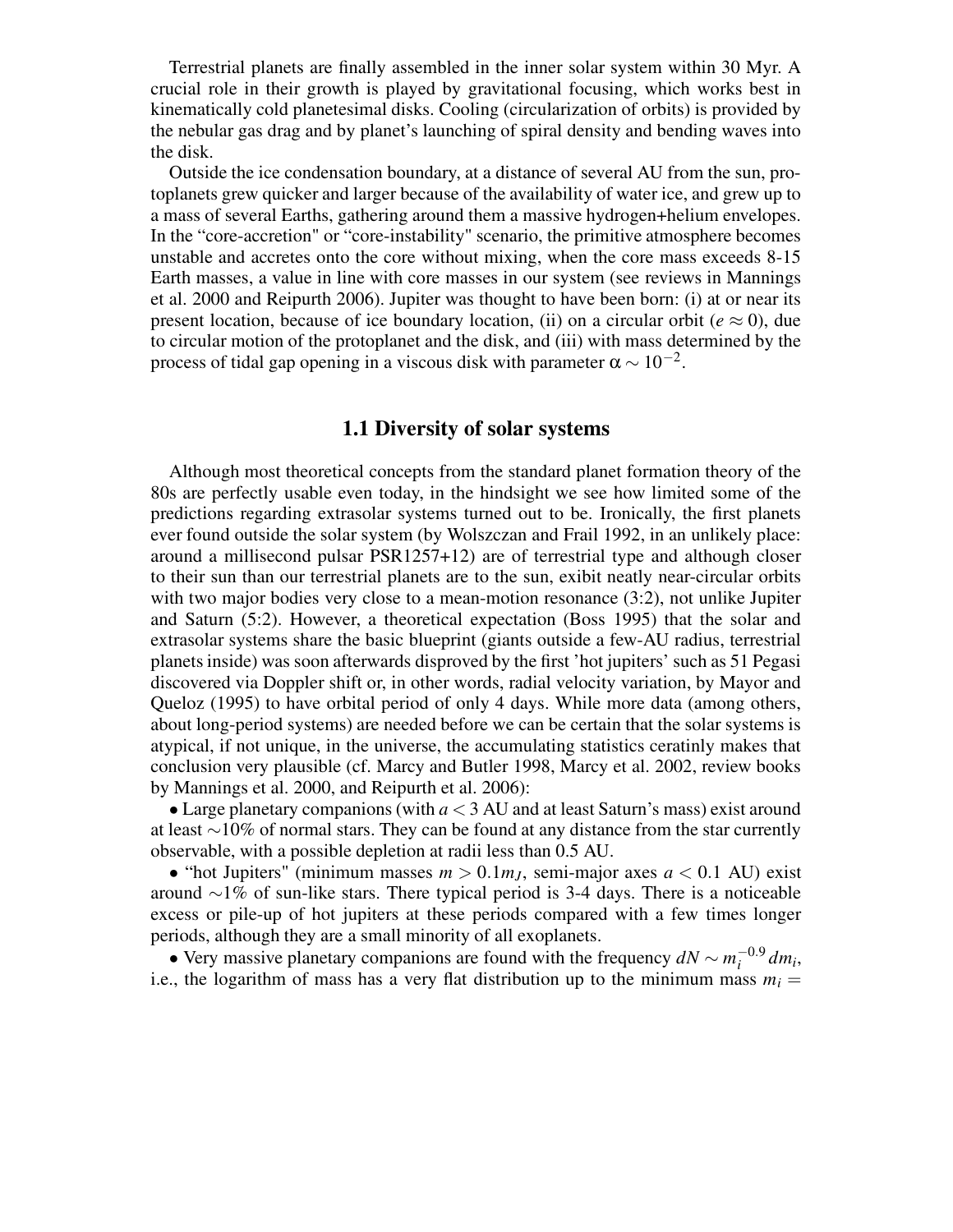$m\sin i > 10m<sub>I</sub>$  (10 Jupiter masses).<sup>1</sup> This decreasing tail of planet-like bodies overlaps with a low-mass tail of massive companions (stars or brown dwarfs with mass 13 to 80  $m<sub>I</sub>$ ), but the crossover mass is as yet unknown.

• Eccentric planets (i.e., planets on elliptic orbits) are common. There is a clear *e*–*P* correlation resembling closely that of the pre-main sequence and main-sequence close binary stars. Orbits with  $a < 0.1$  AU tend to have  $e \approx 0$ , which might be due to tidal circularization by the star. There is a weak direct correlation of *e* with *m*sin*i*. Also, *m*sin*i* correlates positively with distance or orbital period: there is a deficit of massive super-jovian planets closer than about 0.3 AU from the stars and a deficit of sub-jovian planets at more than ∼0.5 AU (e.g., Paploizou and Terquem 2005). It is hard to tell which of these correlations are primary (a physical connection acquired at birth or later such as planet migration sensitive to their mass, or eccentricity-inducing stellar flybys frequent far from the host star) and which merely a statistical consequence of the primary ones without any direct connection.

• Most transiting exoplanets have jovian-type radii, first detected in the case of HD 209458b, which has a record-low mean density  $0.38$  g/cm<sup>3</sup> (Charbonneau et al. 2001, 2006). They must be gaseous planets like our Jupiter rather than giant rocks.

Preliminary models of interior structure based on the transits were constructed. The difficulty in modeling is to know how much of the stellar radiation is absorbed (and where) by the planet. While HD 209458b must have a very small core (or no core at all), this seems to be an exception. Other radial velocity hot jupiters have mean densities in the range  $0.7$ -1.5 g/cm<sup>3</sup> (Charbonneau et al. 2006). The preliminary ideas about the internal structure of three exoplanets are contrasted with the data about the solar system giant planets in Figure 1. Notice that in the case of exoplanets, by "core" we mean an estimate of the total heavy element contents, which can either reside in a well-defined core or be mixed with the gas.

HD 149026b has a very substantial core of heavy elements (70 Earth masses), and resembles a super-Neptune rather than Saturn, despite a Saturn's mass. This illustrates just how diverse the exoplanets are internally, not only orbitally. The large core of HD 149026b and the likely 'normal' core of HD 189733b exclude the origin of these planets in a disk fragmentation event (cf. Boss 2000). We feel that this should come as no surprise. Disk fragmentation model (also called Giant Gaseous Protoplanets or GGP scenario) was always appealing because of short formation time, but has had serious problems justifying its assumed unstable initial conditions.<sup>2</sup>

<sup>1</sup> The unknown inclination of the orbit *i* does not allow a unique mass determination, giving only the minimum mass  $m \sin i$ . Assuming randomly oriented orbits, this mass is on the average  $\pi/2$  times smaller than the true mass.

<sup>&</sup>lt;sup>2</sup> Disks defend themselves from approaching danger of a global breakup by growing spiral, galaxylike wave modes, which in the non-linear regime dissipate energy of rotation and heat up the disk, thus curbing the instability (e.g., Laughlin and Bodenheimer 1994). This stabilizes galaxies at Safronov-Toomre number  $Q > 1$ . A very optically thick protoplanetary disk cannot cool fast enough for breakup (on orbital time scale, cf. Rafikov 2005). In fact, only isothermal disk models can be persuaded to fragment. Other assorted difficulties include: difficulty of reproducing typical sub-jovian and jovian planets (GGPs at the outset have jovian masses and are bound to grow by accretion even further during a long disk lifetime, ending up as super-jupiters or brown dwarfs); and finally, difficulty of fractionating a solid core of an exoplanet from a well mixed initial GGP.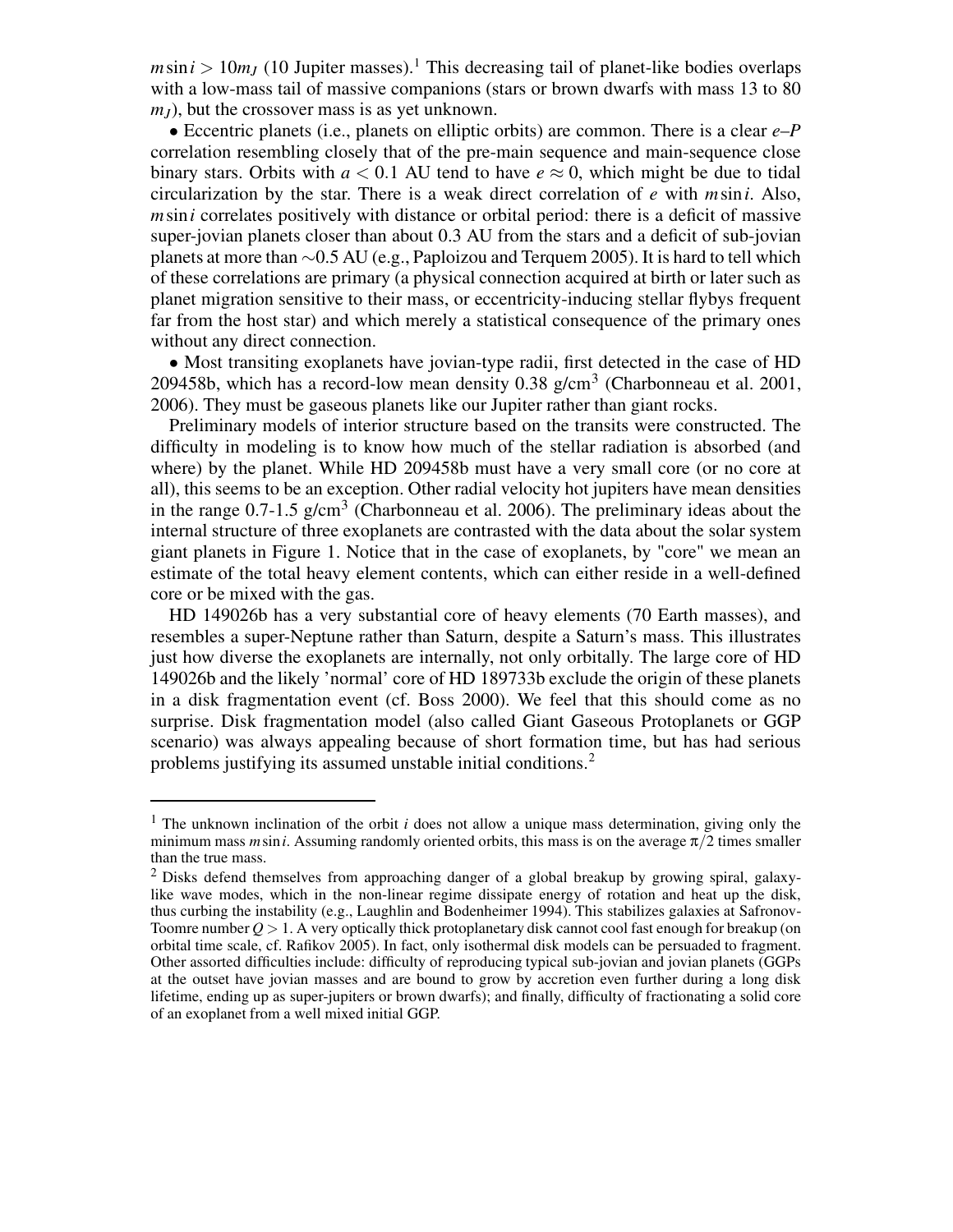Comparison of gas and rock/ice masses (in Earth masses, ME) in giant planets and exoplanets (2006)



#### **FIGURE 1.**

In summary, ironically, pulsar PSR 1257+12 remains the only truly solar-like system, regarding the orbits and terrestrial masses of the planets. We now know some 50 times more(!) giant exoplanets than the giants in our system. The diversity of exoplanets far exceeded our naive expectations before 1995, and makes our system look atypical. Their orbits are too close to their stars, too elongated, or both. Chemical composition of host stars is clearly correlated with the frequency of occurrence of close giant exoplanets. (One example is HD149026b in Fig. 1, which has a star with more than twice the solar metallicity.) It is unclear why this is so, probably the metal-rich protoplanetary disks both produce more planets and enhance their delivery to the inner part of the planetary system (see Reipurth et al. 2006 for a collection of excellent reviews hereafter referred to as PPV or "Protostars and Planets V").

#### **1.2 Dusty disks as young planetary systems**

For consolation after the perplexing differences and surprises that radial velocity systems provided we might turn to another area of astrophysical research. For two decades now, and hence significantly longer than for instance the dection of radial velocity variations of stars, astronomers have studied another aspect of planetary systems: dusty circumstellar disks around main-sequence stars. Dusty disks better match the standard expectations about the mineralogy, spatial extent etc. of a planetary system like our own. These disks descend from the primordial solar nebulae that accompany all forming in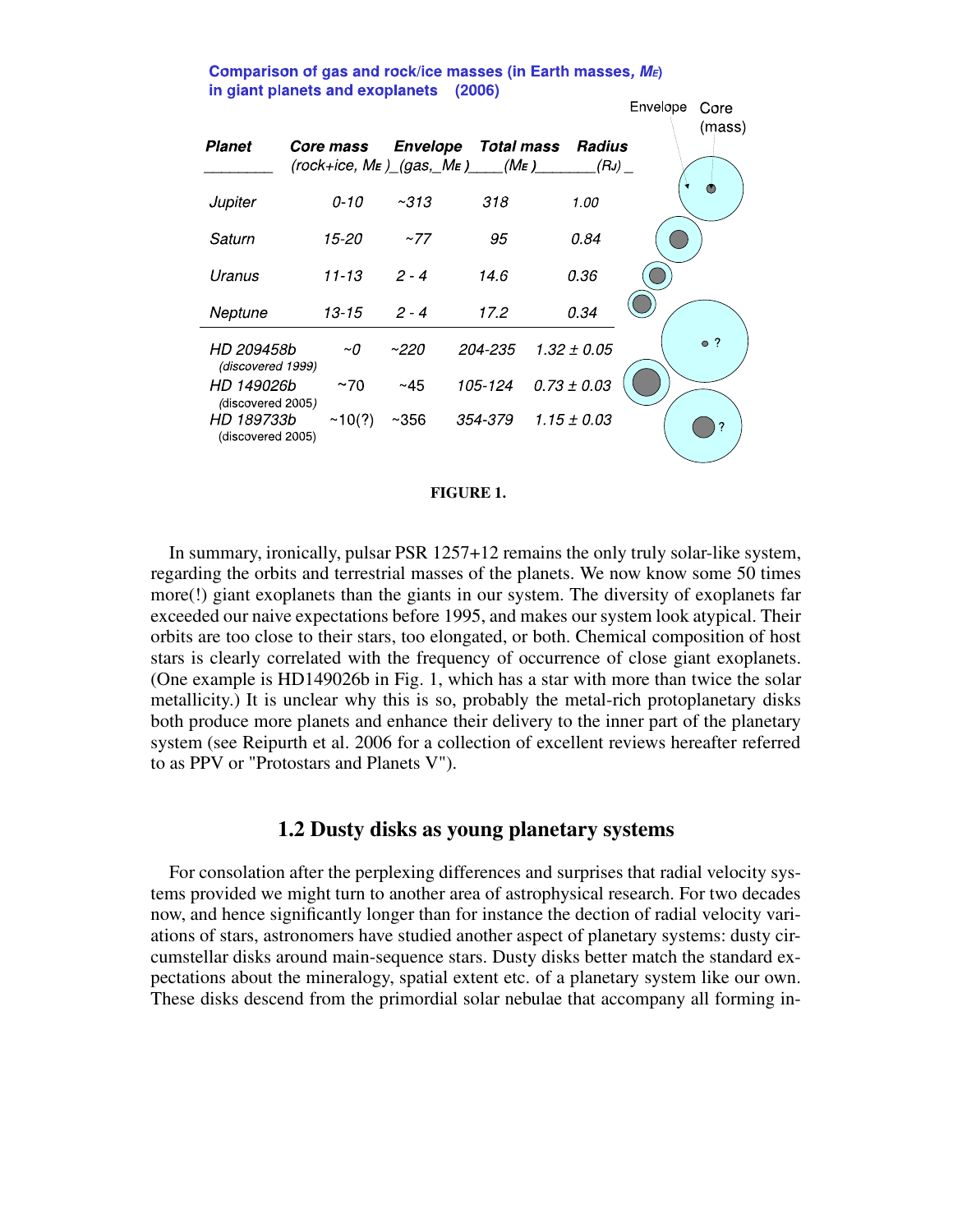termediate and low mass stars. Late evolutionary stages of disk systems, following the loss of the hydrogen+helium gas from disks, are observed as a class of infrared-emitting systems known as Vega-type, Vega-excess or β Pic-type systems. Detected by IRAS and ISO satellites thanks to the presence of a large area (up to  $\sim 10^{30}$  cm<sup>2</sup>) of solid grains much different from the ISM dust, complemented by a varying but generally much smaller amount of gas, the Vega-type systems comprise as many as 15% of nearby main-sequence field stars of type A to K (for review see Lagrange et al. 2000).

Such systems were quickly realized to represent a stage in planetary system evolution (e.g., Aumann et al. 1984, Smith & Terrile 1984), although it was not immediately clear which one (some were suggesting a stage of "snowballing" necessary to build large solid particles). An opposite view, that solids in the disks are intensely eroded and reduced to dust, rather than accumulating, now prevails (Artymowicz 1997, Vidal-Madjar et al. 1998, Lagrange et al. 2000). Planetesimals, i.e. comets and asteroids, replenish the dust via ice sublimation and mutual collisions. The disks ages range typically from a few to a few hundreds Myr.

High-resolution imaging has revealed structure in some of the disks implying a possible influence of planetary masses (more about this later). An important finding by Dominik et al. (1998) of a Vega-type infrared excess from 55  $\rho^1$  Cancri, a star orbited by a hot Jupiter-type planet, provided the first link between radial velocity and Vega-type systems. (Both represent planetary systems, seen from a very different perspective.) The disk has been, however, difficult to spot in the visible/near-IR scattered light; it has not been confirmed in HST imaging despite the initial claim based on Earth-bound observations (Trilling & Brown 1998; Schneider et al. 2000). Imaging of dust in the known exoplanetary systems will be a interesting future area of studies. We may notice that the prototype β Pic was also an isolated example of a scattering disk for about a decade, before improved sensitivity allowed imaging of any other objects, so current problems are temporary. We return to the dusty planetary systems after discussing the dynamics of disk-planet interaction.

#### **2. Disk-planet interaction**

The discovery of 'hot jupiters' highlighted the conceptual difficulties associated with forming such planets in situ, either in the critical core mass accumulation followed by gas accretion scenario, or the gravitational instability scenario for giant planet formation. Simply speaking, the disk-planet interaction and the resultant large-scale migration of planets became the only hope for understanding the observations. In this section, we discuss the disk-planet coupling along the lines of the most recent review by Papaloizou et al. (2006).

The idea of migration is not new, as the basic mechanisms were proposed in the early 1980s and 1990s. (see Lin et al. 2000 and references therein). In the standard theory of migration from 1990s, two modes of migration were known: type I and type II, the former applying to small-mass embedded protoplanets and the latter to gap-forming massive protoplanets. Both predicted disturbingly short radial infall times that in the type I case threatened the survival of embryo cores in the  $1 - 15M_{\oplus}$  regime before they could accrete gas to become giant planets. At the end of 1990s, the main question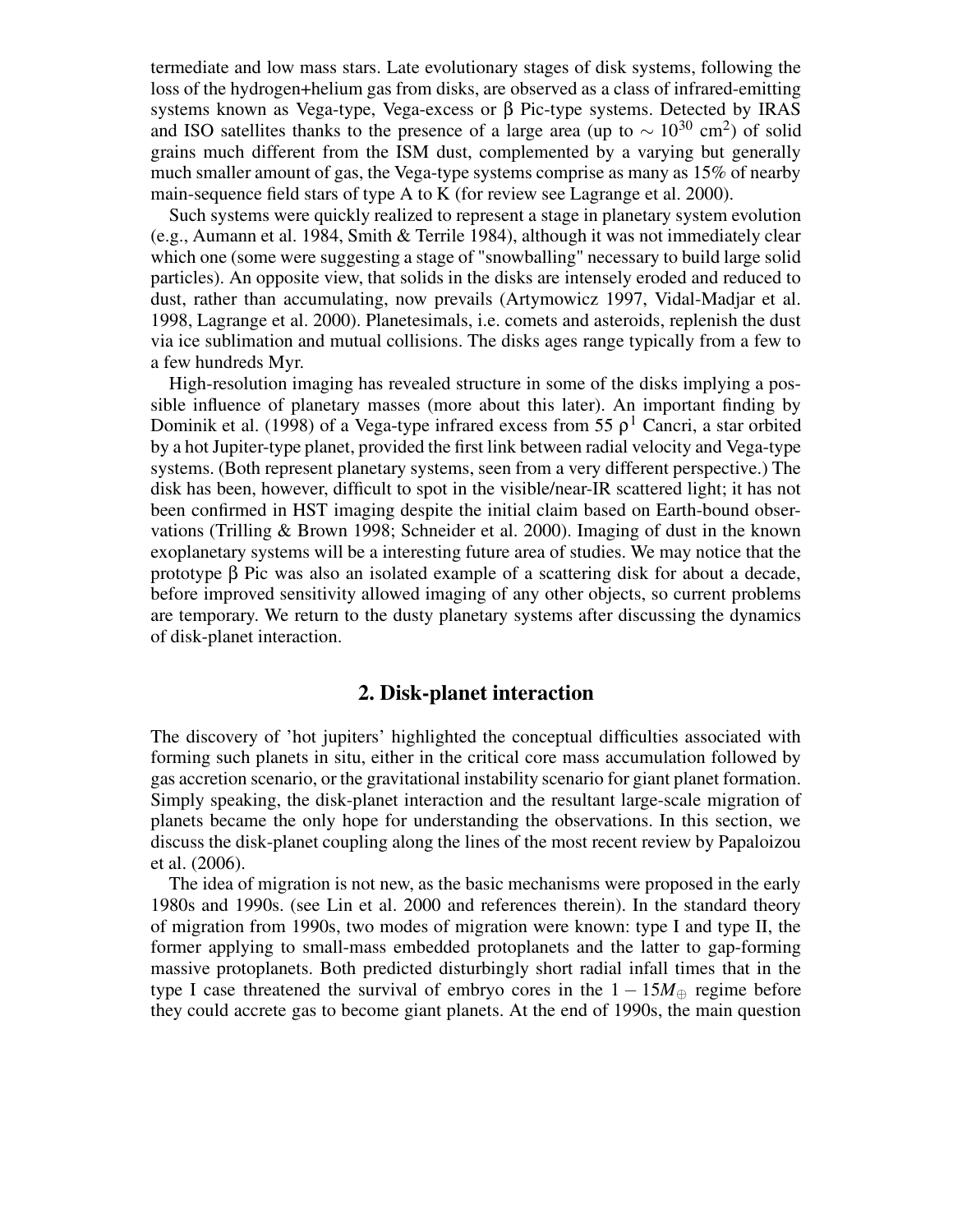became how to resolve the type I migration issue and how to account for the observed radial distribution of exoplanets.

## **2.1 Migration type I**

When the mass of the protoplanet is small the response it induces in the disk can be calculated using linear theory. Density waves propagate both outwards and inwards away from the protoplanet. These waves carry positive and negative angular momentum respectively and accordingly a compensating tidal torque is applied to the orbit resulting in type I migration. Like other types of migration discussed later, type I migration is a differential effect, a residual of two opposing torques from the protoplanetary disk gas located inside and outside the orbit of a planet.

# *The tidal torque*

When hydrodynamic equations are linearized about a basic state consisting of an unperturbed axisymmetric accretion disk, the response to individual Fourier component (harmonics with azimuthal periodicity or number of arms given by integer *m*) can be calculated and at the end summed up. The gravitational potential  $\psi$  of a proplanet in circular orbit is

$$
\Psi(r,\varphi,t) = \sum_{m=0}^{\infty} \Psi_m(r) \cos\{m[\varphi - \Omega_p t]\},\tag{1}
$$

where  $\varphi$  is the azimuthal angle and  $2\pi/\Omega_p$  is the orbital period of the planet of mass  $M_p$  at orbital semi-major axis  $a$ . The total torque acting on the disk is given by  $\Gamma = -\int_{Disk} (\Sigma \vec{r} \times \nabla \psi) d^2r$  where  $\Sigma$  is the surface density of the disk.

An external forcing potential  $\psi_m(r, \varphi)$  with azimuthal mode number *m* that rotates with a pattern frequency  $\Omega_p$  in a disk with angular velocity  $\Omega(r)$  triggers a response that exchanges angular momentum with the orbit whenever, neglecting effects due to pressure, *m*(Ω−Ω*p*) is equal either 0 or ±κ, with κ ≡ Ω being the epicyclic frequency in a Keplerian disk. The first situation occurs when  $\Omega = \Omega_p$  and thus corresponds to a corotation resonance (CR). The second possibility corresponds to Lindblad resonances (LR): an inner Lindblad resonance (ILR) for  $\Omega = \Omega_p + \kappa/m$  and an outer Lindblad resonance (OLR) outside the planet's orbit for  $\Omega = \Omega_p - \kappa/m$ .

#### *Lindblad resonances*

Torques at LRs (Goldreich and Tremaine 1979, 1980) are of crucial importance for the standard theory of disk-planet interaction, and provide a dominant effect for: disk gap opening, shepherding of planetary rings by satellites, migration, as well as planetary eccentricity damping in the type I situation (Ward 1986, Artymowicz 1993ab). The reason for neglecting CRs is that in the linear theory with a planet on a fixed orbit they have been shown to be subdominant to LRs, e.g., by Tanaka et al. (2002).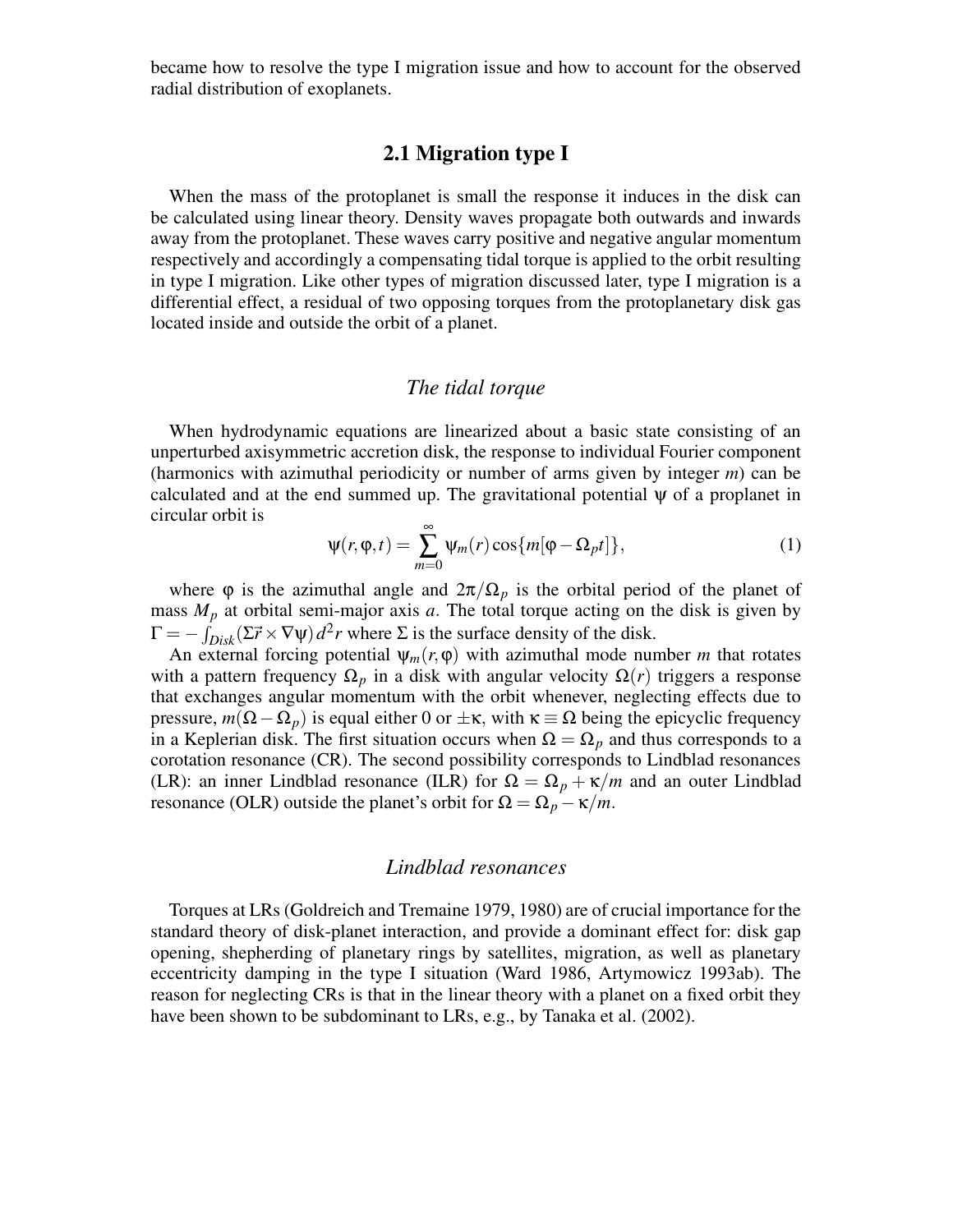The torque arising from the component of the potential with azimuthal mode number *m* is found, for a Keplerian disk, in standard form reads (Goldreich and Tremaine 1979)

$$
\Gamma_m^{\text{LR}} = \frac{\text{sign}(\Omega_p - \Omega)\pi^2 \Sigma}{3\Omega \Omega_p} \Psi^2,\tag{2}
$$

with

$$
\Psi = r \frac{d \Psi_m}{dr} + \frac{2m^2 (\Omega - \Omega_p)}{\Omega} \Psi_m.
$$
 (3)

where the expression has to be evaluated at the location of the resonance. Torque exerted on the planet from an outer Lindblad resonance is negative and causes its inward migration, while the torque due to an inner Lindblad resonance is positive corresponding to an acceleration and outward migration.

Let us denote by  $c_s$  the sound speed, by  $r\Omega$  Keplerian speed, and by  $h = c_s/(r\Omega)$  the inverse Mach number in disk, also equal to the geometrical aspect ratio of the disk, or the ratio of disk's half-thickness *H* to radius *r*. The total torque is obtained by summing contributions over *m* from  $m = 1$  to  $m = \infty$ . Contributions fall dramatically above a limiting value of *m* equal  $m \approx h^{-1}$ . We can express this pressure torque cutoff condition as  $\xi = m\hbar = mc_s/(r\Omega) > 1$ . For a finite  $\xi$  the true (as opposed to nominal) positions of the Lindblad resonances can be found from a WKB dispersion relation of density waves

$$
m^{2}(\Omega - \Omega_{p})^{2} = \Omega^{2}(1 + \xi^{2}).
$$
\n(4)

The effective positions of the resonances are shifted with respect to the standard theory. If *a* denotes the orbital radius of a planet, an *m*-armed potential  $\psi_m(r)$  creates nominal positions of ILR/OLR at  $r_{LR,nom} = a \mp 2a/3m = a \mp (2H/3)\xi^{-1}$ , where  $H =$  $c/\Omega$  the disk's semi-thickness or scale height obeying *H*  $\ll r$ . In Goldreich-Tremaine theory LRs converge to  $r_{LR,nom} = a$  for high-order harmonics of the potential. (This caused some spurious infinities in initial calculations of type I migration.) The effective resonance positions, where the potential actually excites the waves and around which the waves have their first wavelength, are given by (Artymowicz 1993a)

$$
r_{LR} = a \mp (2H/3)\xi^{-1}\sqrt{1+\xi^2}.
$$
 (5)

In particular, when  $m \to \infty$ , Lindblad resonances pile up at  $r = a \pm (2H/3)$  instead of  $r = a$ .

The exciting potential  $\psi_m(r)$  becomes so localized for  $\xi \to \infty$  and the pressure-shifted LR positions, where the wave-potential coupling takes place within the first wavelength, so far from the peak of exciting potential (at  $r = a$ ) that the resulting torque on planet decreases exponentially with *m*. Torque cutoff has good analytical approximations useful for disk plus point mass problem (Artymowicz 1993b).

Using those analytical approximations, Ward (1997) compared the torques due to individual ILRs with those due to OLRs. We show in Figure 2 this comparison for a very small planet that does not perturb the surface density significantly (Papaloizou et al. 2006). The main reason for different shapes of the ILR and OLR torque curves is that these resonances belonging to the same *m* are not located symmetrically with respect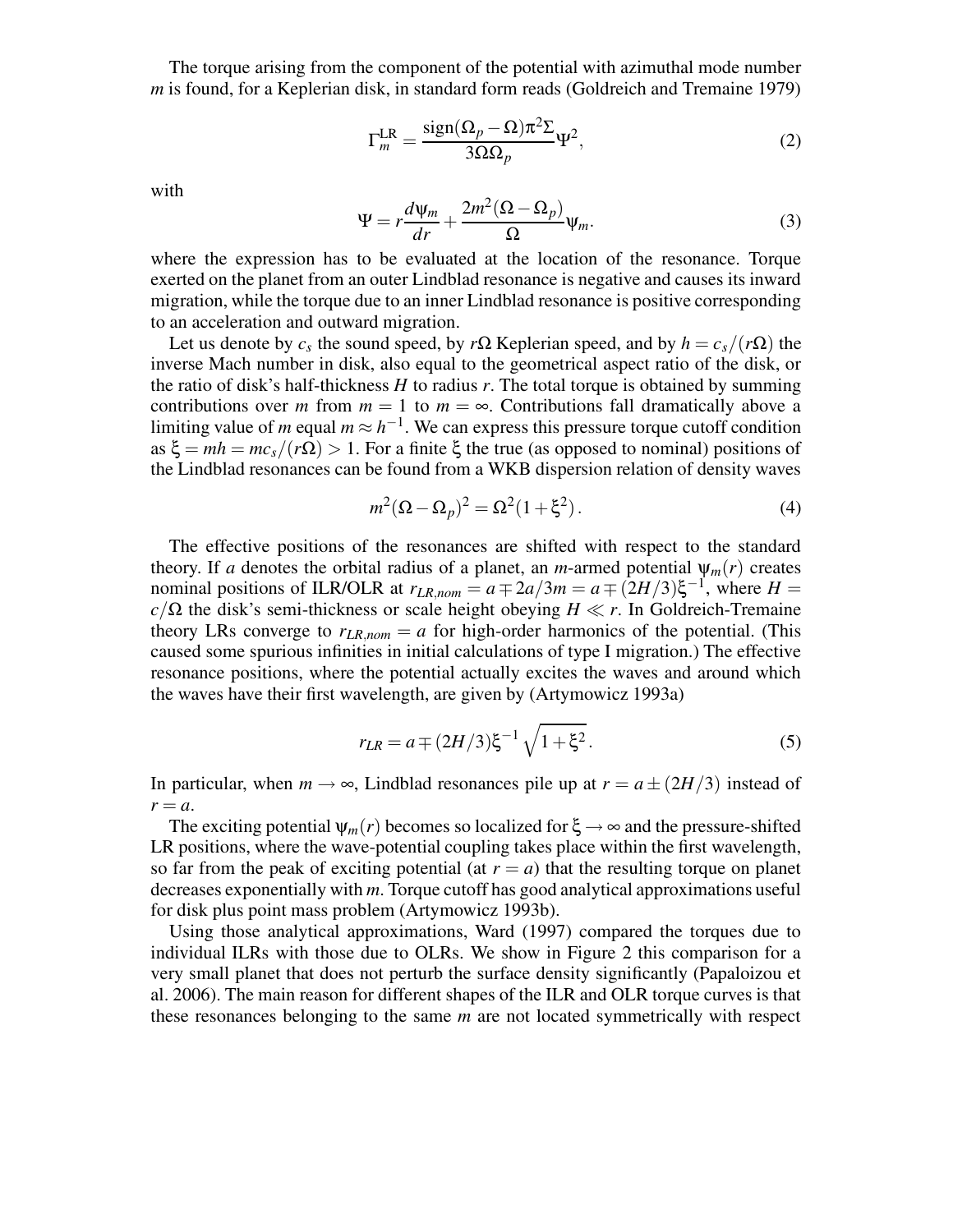

**FIGURE 2.** Individual inner and outer torques (absolute value) in a  $h = 0.07$  and  $h = 0.03$  disks, as a function of *m*. For each disk thickness, the upper curve (diamonds) shows the outer torque and the lower one (triangles) the inner torque. These torques are normalized to  $\Gamma_0 = \pi \mu^2 \Sigma a^4 \Omega_p^2 h^{-3}$ , where  $\mu = M_p / M_*$ .

to the planet's orbital radius. We can see a clear dominance of OLRs over ILRs, that is the dominance of outer disk over the inner disk. Virtually independently of the assumed unperturbed density profile  $\Sigma(r)$ , the differential torque results in an *inward migration* of a protoplanet (Artymowicz 1993b, Ward 1997, Tanaka 2002).

The most recent linear calculations by Tanaka et al. (2002) that take into account 3D effects, and are based upon the value of the total tidal torque, including the corotation torque (fully unsaturated since it is a linear estimate), give a migration timescale

$$
\tau \equiv a/\dot{a} = (2.7 + 1.1\alpha)^{-1} \frac{M_{*}^{2}}{M_{p}\Sigma a^{2}} h^{2} \Omega_{p}^{-1},
$$
\n(6)

for a surface density profile  $\Sigma \sim r^{-\alpha}$ . Notice that the all tidal torques scale with the square of the perturbing mass (disk response to planet scales as one power of  $M_p$ , force on planet from the disk scales as another  $M_p$ ). Inertia of the planet scales as  $M_p$ , hence the acceleration and migration rate scale linearly with  $M_p$ , while the timescale as  $\tau \sim M_p^{-1}$  (cf. the above equation). For an Earth-mass planet around a solar mass star at  $r = 1$  AU, in a disk with  $\Sigma = 1700$  g cm<sup>-2</sup> and  $h = 0.05$ , we obtain  $\tau = 0.16$  Myr.

A number of sophisticated numerical calculations with planets on fixed circular orbits have shown a good agreement with the linear theory (for review see Papaloizou et al. 2006). Only at Neptune's mass, protoplanets in numerical calculations sometimes migrate significantly slower than the linear prediction, and of course after gap opening, which occurs a higher mass, the migration slows down. However, type I is a grave danger to Earth-type planets which nominally all should travel toward the star in much less than the disk lifetime, which equals several Myr. The apparent robustness of type I migration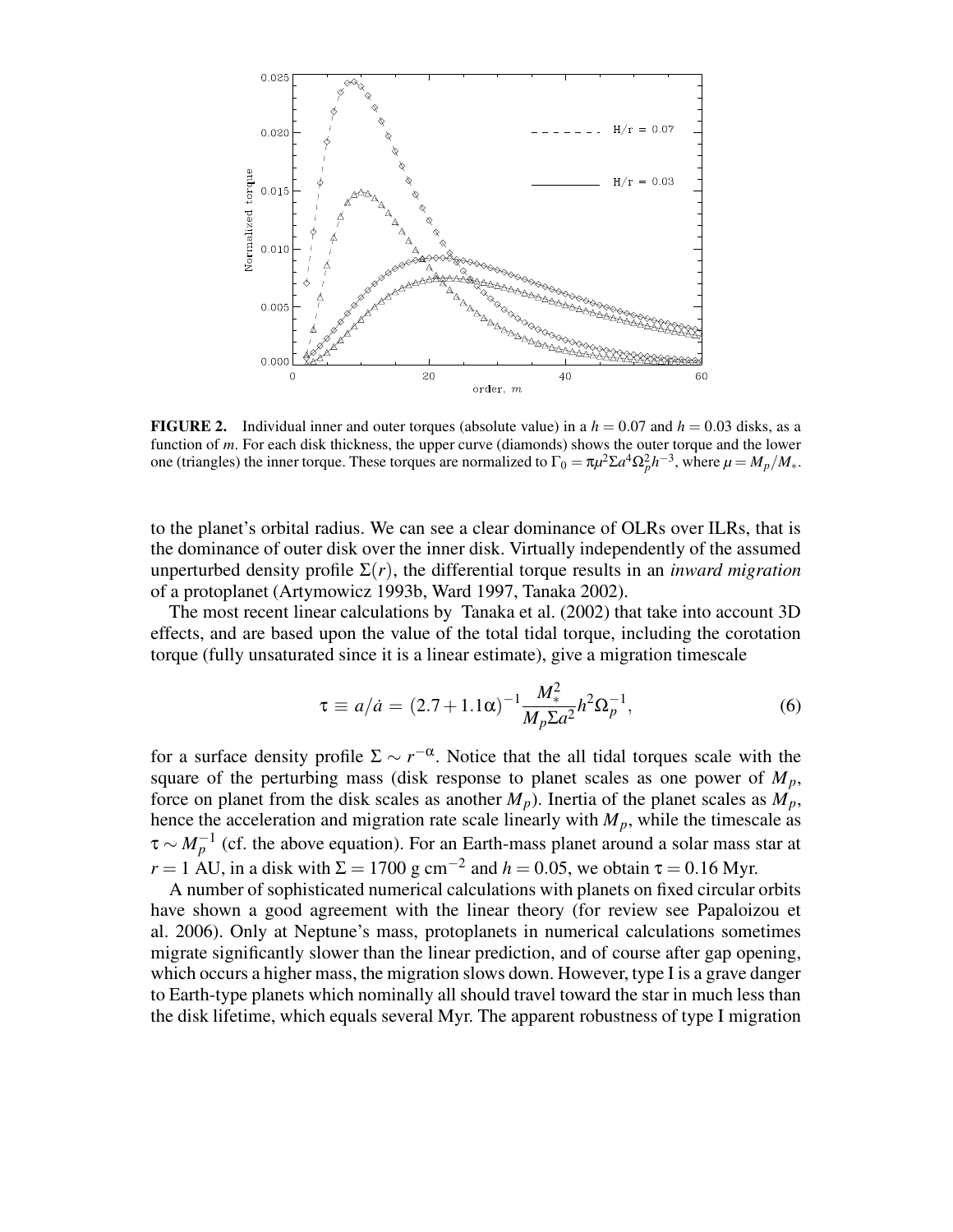in our theories creates potential difficulties for the accumulation scenario for the critical jovian cores.

Possible solutions to the seemingly unstoppable migration conundrum include:

(i) unusual LR location and strength if gas is strongly magnetized (Terquem 2003, but no guarantee this always helps and not worsens the situation);

(ii) the disk self-gravity modifying the spiral density patterns and thus changing the pull of the disk on the planet (has been modeled by Nelson and Benz 2003, Pierens and Huré 2003, but does not make a big difference and actually speeds up migration);

(iii) hypothetical high eccentricity of a planet might slow or reverse migration (Papaloizou and Larwood 2000, but there is little support for such an eccentricity);

(iv) detailed disk thermdynamics and radiation transfer including shadows cast by the disk around the planet on itself (a moderate slow-down of migration was found by Menou and Goodman 2004, Jang-Condell and Sasselov 2005);

(v) MHD turbulence was proposed to disrupt type I migration and replace it with a random walk (Nelson and Papaloizou 2004; however, would it not be an asymmetric random walk with precisely the same consequences?)

(vi) One tantalizing possibility is that migration type III (see below) supersedes type I. (3-D calculations of this problem are needed.)

# **2.2. Migration type II**

When the planet grows in mass the disk response cannot be treated any longer as a linear perturbation, nor the unperturbed surface density taken as smooth power law. Nonlinear numerical hydrodynamics such as the calculation shown in Figure 3 show that a deep gap around the planet opens for standard disk parameters and planet's mass ratio similar to Saturn, and generally between Neptune's and Jupiter's ( $\mu = M_p/M_* =$  $10^{-4} - 10^{-3}$ ). Several, not always compatible, criteria for this event have been proposed, so let us enumerate a few.

Lin and Papaloizou (1993) proposed two criteria, a thermal and a viscous criterion. The thermal condition requires that the planet's gravity be strong enough to overwhelm pressure in its Roche lobe radius (Hill sphere radius),  $r_L = (\mu/3)^{1/3}r$ , or in other words that  $r_L > H$  (where we have  $h = H/r$ ). After raising both sides of equation to the 3rd power, it reads

$$
\mu > 3h^3. \tag{7}
$$

This condition used to be questionable derived from the Rayleigh instability concept, with which it has no connection; afterwards the justification involving nonlinearity of the disk response was substituted.<sup>3</sup> This second justification is also problematic (there are numerical examples violating the thermal criterion, where the gap exists without the criterion being satisfied. The concept of nonlinearity may either be irrelevant (viscosity

<sup>&</sup>lt;sup>3</sup> Papaloizou et al. 2006 write that the flow perturbation becomes non-linear and the planetary wake turns into a shock in its vicinity. Dissipation by these shocks as well as the action of viscosity leads to the deposition of angular momentum, pushes material away from the planet and a gap opens.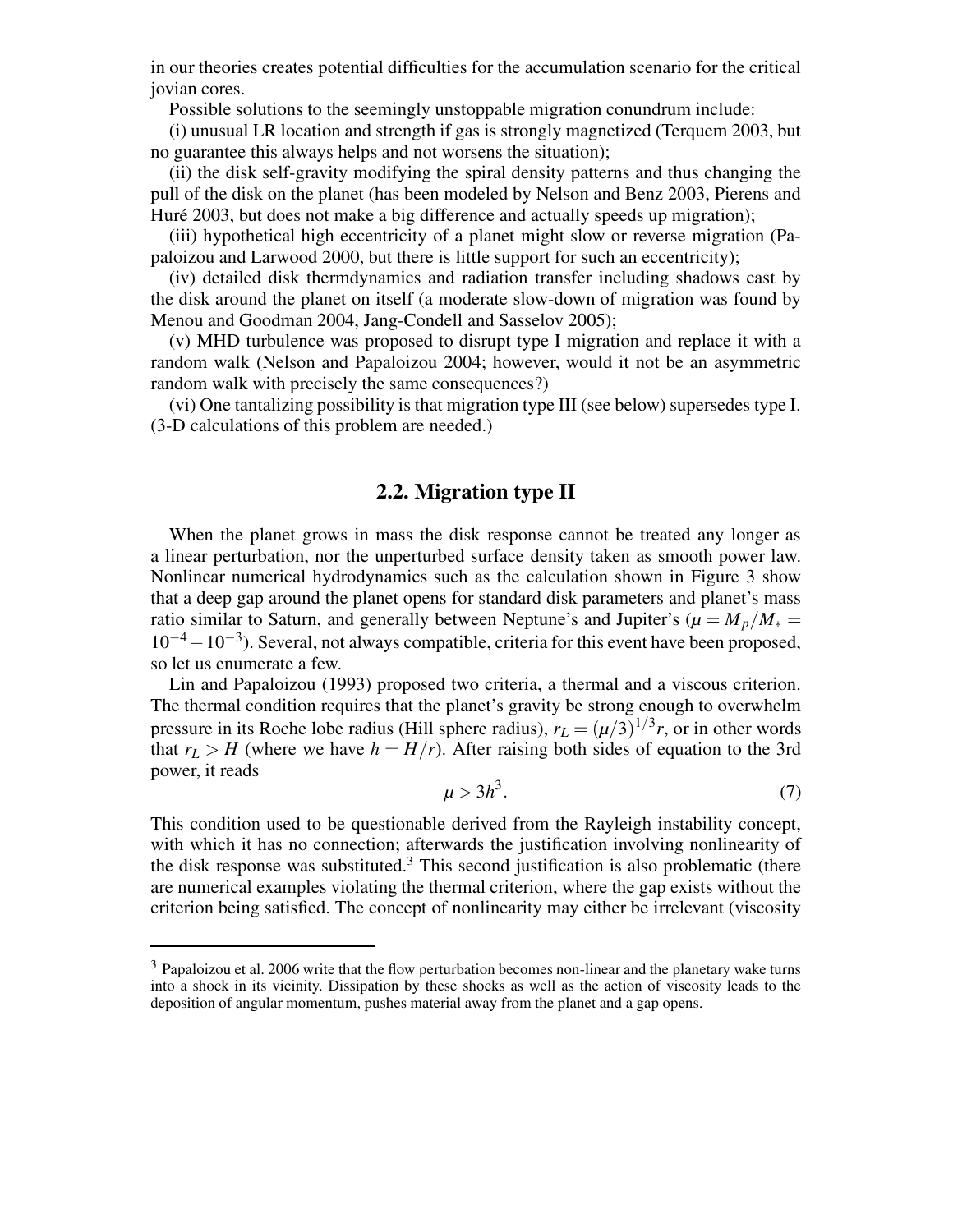alone may, in principle, provide for damping of *linear* density waves, or at least not very useful since weakly nonlinear shocks do accompany even an Earth-mass object, which clearly does not open a gap.) We see the status of the thermal criterion as uncertain.

The condition that angular momentum transport by viscous stresses be interrupted by the planetary tide is approximately

$$
\mu > 40 \frac{\nu}{r^2 \Omega} \tag{8}
$$

if one follows the derivation by Lin and Paploizou (1993), where use is made of an uncertain assumption that the distance at which Lindblad torques cease to act is equal to one Roche lobe. That is not accurate, as the CR zone is in reality about 2.5 times wider; moreover if  $(2H/3) > 2.5r<sub>L</sub>$  then  $2H/3$  takes over the role of the limiting minimum distance of interaction and leads to the following viscous criterion

$$
\mu^2 h^{-3} > 100 \frac{\nu}{r^2 \Omega},\tag{9}
$$

which happens to be virtually equal to the side-by-side product of the standard thermal and viscous criteria, eqs. (7) and (8). Essentially, all those criteria appear to be useful and approximately correct in practice, because they are mutually dependent, and in addition even the independent criteria like eqs. (7) and (8) accidentally coincidefor the parameters corresponding to the Jupiter in a Minimum Mass Solar Nebula. This may not be a general result, so attention to the correct derivation and form of the gap opening criterion is needed. In that respect eq. (9) might be preferable, as it allows for the role of both gravity, gas pressure, and viscosity. Indeed, Crida et al. (2006) analyze this simultaneous dependence on all the physical processes deeper than we can do it here.

Once the gap is open, the planet is traveling centered in it, as if shepherded by the two disk edges, following their motion with the disk material accreting slowly onto the star. The time scale of migration type II is, roughly, the viscous timescale  $\tau_H \sim r^2/v \sim 0.1$ Myr from the distance of Jupiter,  $r = 5.2$  AU. While still shorter than the lifetime of primordial disks, this timescale is formally longer than  $\tau$  of embedded planets.

There are two important exceptions to this description of type II migration. One could be called migration type IIb. It happens when the gas in the disk immediately surrounding and interacting with the planet becomes depleted to the point that the planet is more masive than that gas. Migration slows down below the type II speed, approximately in proportion to the gas:planet mass ratio. The second exception is when the LR torques responsible for centering the planet in the gap become weaker than the CR torques from the CR zone: the centering and symmetry of type II has been observed to spontaneously break down: the situation described below as migration type III.

#### *Numerical modeling and how to test it*

Many important results on the behavior of bodies embedded in disks have been obtained through computations. The corresponding migration regime is called type II migration (e.g., Lin and Papaloizou, 1986; Ward, 1997). In fact, what comes out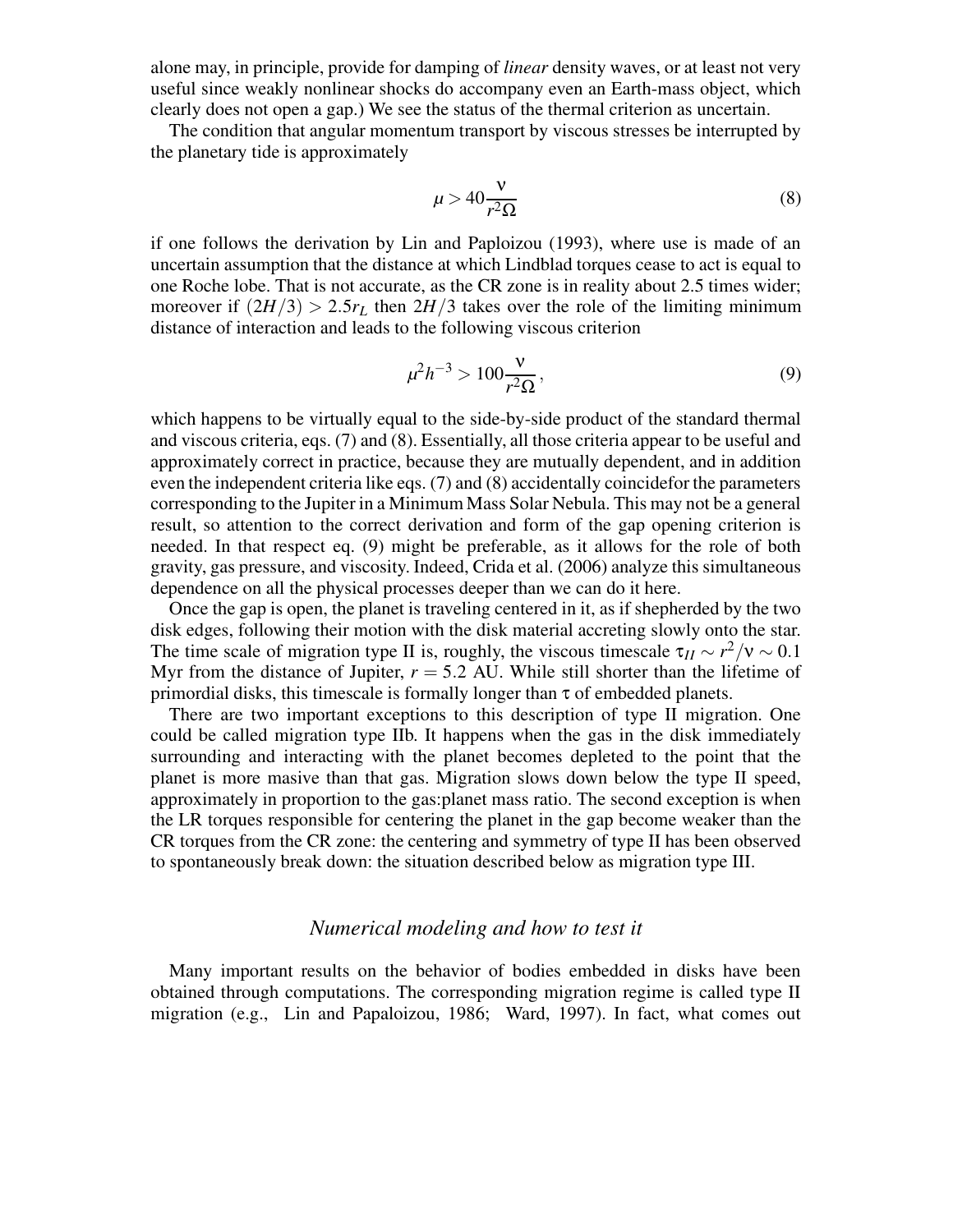

**FIGURE 3.** Surface density profiles for an initially axisymmetric disk model about one hundred orbital periods after the introduction of a planet , which remains on a prescribed, circular orbit. The mass ratio is a Jupiter's  $\mu = 10^{-3}$ . The program in the left image is ZEUS (2nd order scheme with artificial viscosity), on the right PPM (higher order scheme, no explicit viscosity). Notice different amount of vorticity and wavelets in the disk.

of the numerical calculations is often immediately interpreted in terms of standard type II migration. That, after a closer look, is unlikely. The simulated drift is likely a combination of type II and type III.

Medium-resolution hydrodynamical calculations (several hundred by several hundred cells) of planet-disk interaction in the type II regime were performed by Bryden et al. (1999) and Lubow et al. (1999). Since protoplanetary accretion disks are assumed to be vertically thin, these first simulations used a two-dimensional  $(r - \varphi)$  model of the accretion disk. The vertical thickness *H* of the disk is incorporated by assuming a given radial temperature profile  $T(r) \propto r^{-1}$  which makes the ratio  $H/r$  constant. Typically, simulations assume  $H/r = 0.05$  so that at each radius, *r*, the Keplerian speed is 20 times faster than the local sound speed. Initial density profiles typically have power laws for the surface density  $\Sigma \propto r^{-s}$  with *s* between 0 and 1.5. More recently, fully 3D models have been calculated using the isothermal equation of state (D'Angelo et al. 2003a). Spiral arms are weaker and accretion occurs primarily from regions above and below the midplane of the disk.

The viscosity is dealt with by solving the Navier Stokes equations with the kinematic viscosity v taken as constant or given by an α-prescription  $ν = α c<sub>s</sub>H$ , where α is a constant. From observations of protostellar disks, values lying between  $10^{-4}$  and  $10^{-2}$ are inferred for the  $\alpha$ -parameter but there is great uncertainty. Some codes require also additional artificial viscosity for proper post-shock oscillation damping; a popular code ZEUS belongs to this category. All of them also have a small spurious viscosity in the form of resolution-dependent diffusivity (sharp features cannot propagate on grids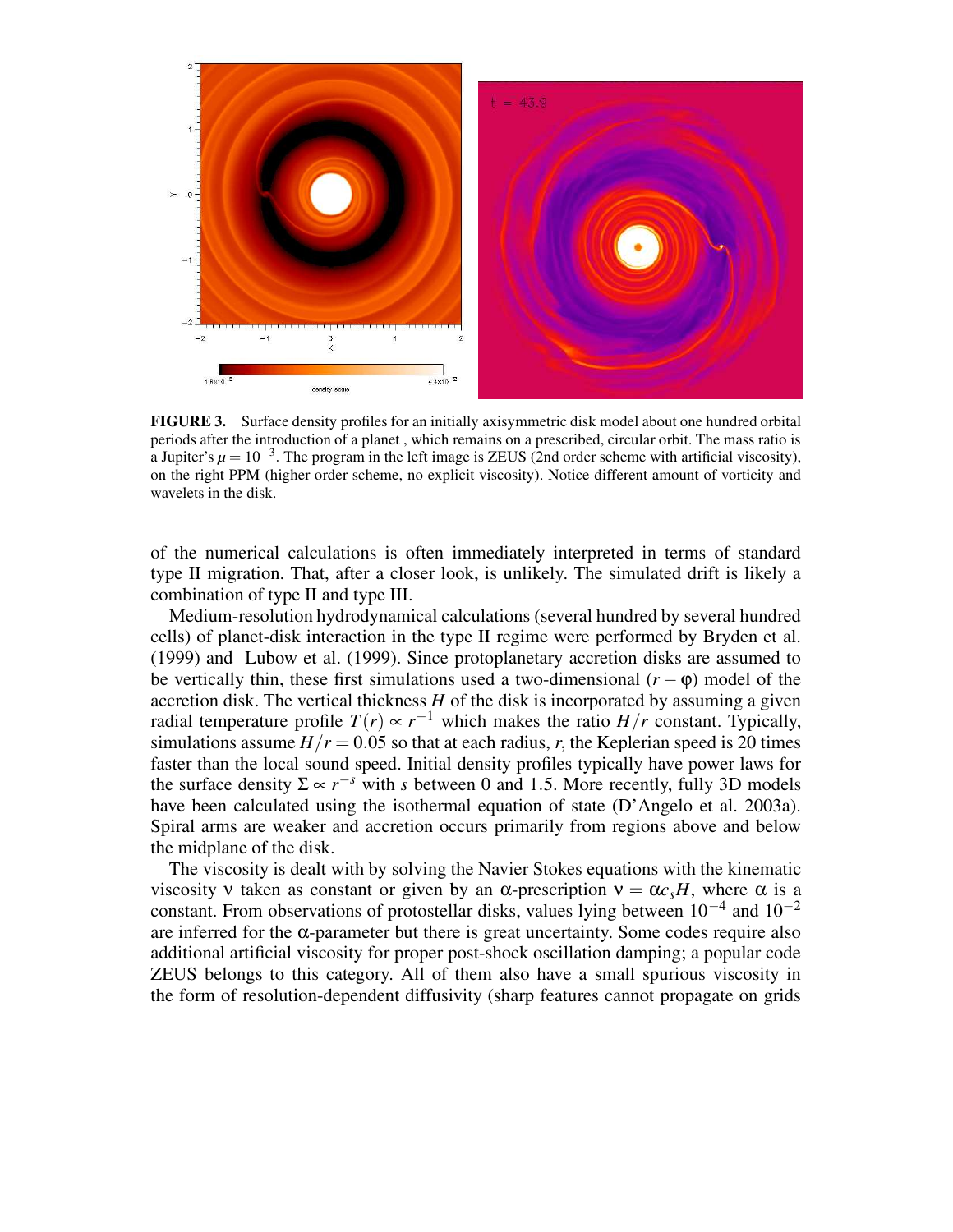

**FIGURE 4.** Left panel: Jupiter's vicinity in a global simulation on a variable-resolution grid using Piecewise Parabolic Method (PPM) by Artymowicz (1999, unpubl.). Surface density of disk gas is colorcoded. Notice planetary wakes in the disk gap and the complex set of shocks near the well-resolved Roche lobe (white oval). Right panel: Streamlines of gas superimposed on shaded density plot in Lubow et al's (1999) calculations. The flow splits into a part that returns to the disk, and a part that enters the Roche lobe, to eventually be accreted by a planet occupying the central sink cell.

freely without being washed out with time); measured amounts of that effect are small. Full MHD-calculations have shown that the viscous stress-tensor ansatz may give (for sufficiently long time averages) a reasonable approximation to the *mean* flow in a turbulent disk. The embedded planets are assumed to be point masses (using a softened potential). The disk influences their orbits through gravitational torques which cause orbital evolution. The planets may also accrete mass from the surrounding disk.

A typical result of such a viscous computation obtained with a hydrocode based on ZEUS second-order finite differences algorithm (Lubow et al. 1999) is displayed in Fig. 3 (left panel). Here, the planet with mass  $M_p = 1 M_{Jup}$  and semi-major axis  $a = 1$ is *not* allowed to move and remains on a fixed circular orbit, an approximation which is made in many simulations. Clearly seen are the major effects an embedded planet has on the structure of the protoplanetary accretion disk: spiral wave patterns with tightness of the spiral inversely proportional to the temperature (i.e.  $h = H/r$ ). It is interesting an a bit disconcerting to realize how much difference we can see between second-order, viscous calculation and a higher-order, non-viscous flow simulated with PPM. J

Figure 4 presents gas flow near the planet in two different numerical methods. The PPM model on the left does not allow accretion, while the right-hand panel presents a model allowing a fast accretion of the gas. Despite this diverging assumptions about the gas accretion, flow and gas features are similar.

Assessing the accuracy and robustness of various numerical hydrodynamics algorithms and their implementations is a difficult task. We do not know analytical solutions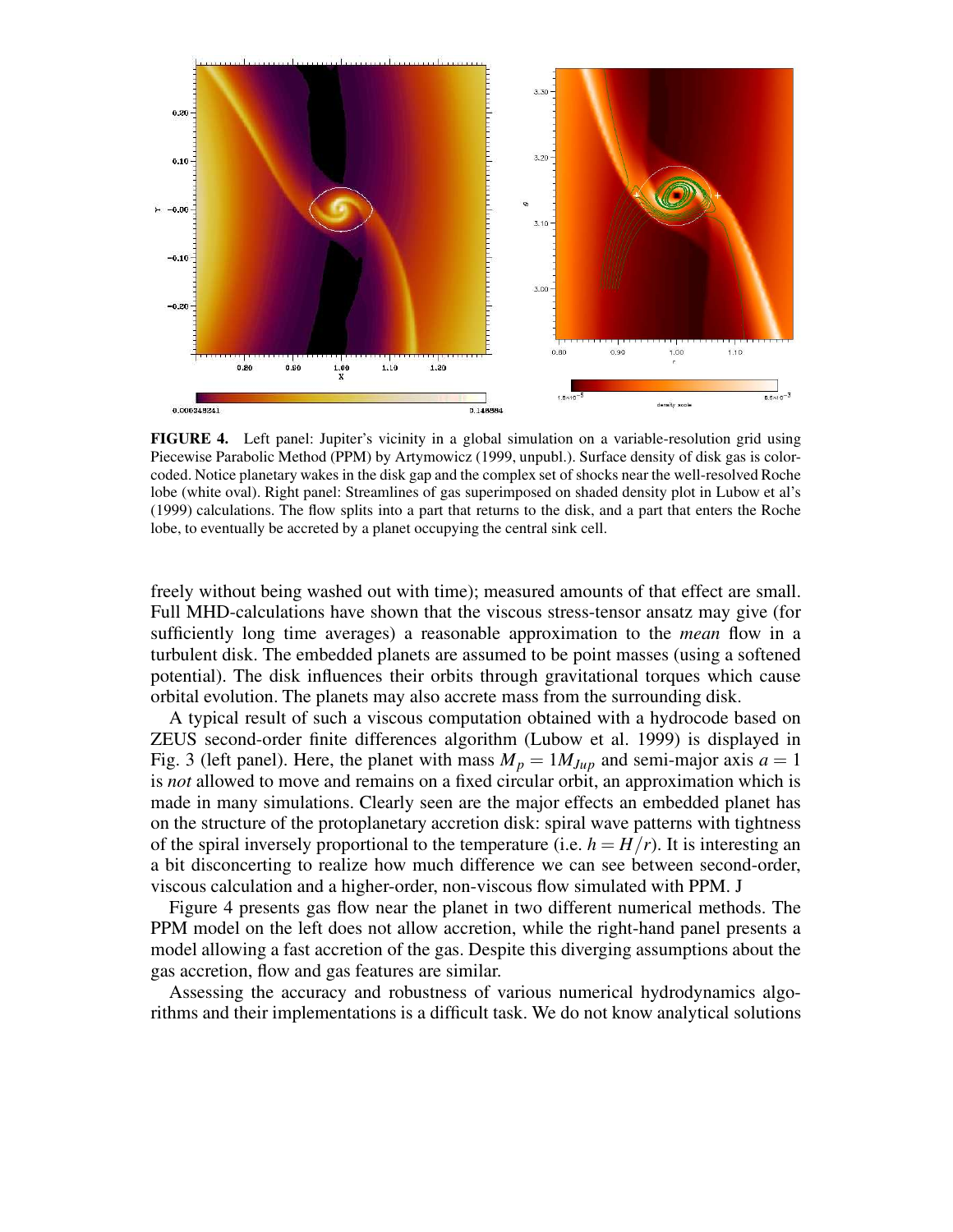to realistic multidimansional problems we face in disk-planet interaction. We cannot simulate a high-Reynolds number, supersonically rotating fluids in laboratory to make a direct comparison or test the codes against experimental data, which has always been important as a method of validation of hydrocodes. We hope to achieve a numerical convergence to a stable answer when we increase the number of resolution elements (cells) to our calculation, but the problems and algorithms are complicated enough for there to be no mathematical proof of convergence to a unique, let alone the correct solution. In other words, even if each code converges, they may still converge to different, wrong flows. Often there is no unique way to implement the method, or to set up a given calculation. There is usually a choice of coordinate system, making it rotating or nonrotating, in the disk-planet problem. There is always a choice of the length of timesteps. We would like to know which choice is 'best'. We also need to be able tell numerical instabilities or problems (sometimes called features) with the code from a genuine physical processes. One example of the latter could be whether or not a planet embedded in a disk is a giant vortex generator.

To address some of the above concerns and to make a first wide ranging comparison of codes, a comparison project was organized by (but not restricted to) the European Research and Training Network "Planet formation". As many as 17 groups participated and the results have been published by de Val Borro et al. (2006). The test problem was actually a small number of different 2-D calculations with prescribed initial conditions (smooth-density axisymmetric gas nebula between 0.4 and 2.5 times *a*, the planet-star distance serving as unit distance), a softened-gravity planet on a fixed circular orbit (softening radius  $\varepsilon$  in the formula for planet's potential  $\psi(r) = -GM_p/\sqrt{r^2 + \varepsilon^2}$  equal  $\psi(r) = -GM_p/\sqrt{r^2 + \varepsilon^2}$ to 0.6 times the disk scale height *H*), boundary treatment (non-standard, to avoid wave reflections, of escape of gas from the disk) and other details such as a prescription for a gradual introduction of a planet into the disk to avoid persistent transients. Two mass ratios were studied ( $\mu = 10^{-3}$  and  $\mu = 10^{-4}$ ) to approximate the masses of Jupiter and Neptune relative to the sun. Left completely open were the choices of a numerical method, the geometry of the grid (if any) and some minor computational details as required by the codes. In each case, the grid resolution around the planet was to be effective the same: square grids with about 64 cells per unit of radius.

Figure 5 presents the similarities and differences between 15 different numerical methods, the names and specifics of which are described in de Val Borro et al. (2006) and the URL address cited in the list of references, but can be ingnored here). Each panel is a polar coordinate plot with radius on the horizontal axis and the azimuthal angle in units of *pi* radians on the vertical. A tiny black dot at position  $(1,0)$  represent the planet of Jupiter mass ratio, at the time of 100 *P* (orbital periods) from its gradual introduction into the calculation over the first 3 periods. The color scale is identical in all figures, and covers the  $log\Sigma$  between -1.65 and +1 (in arbitrary units, equal to the initial density of the disk). Some important conclusions can be glimsed from the figure. all the numerical codes do not provide the same answers. While the gap width is fairly uniform, some simulations produce a deeper gap than others. With the exception of a particle method SPH in the lower-right corner all the codes find rarified gas blobs surrounding Lagrange triangular points L4 and L5 at positions  $(1, \pm 1/3 \cdot \pi)$ , and the charactristic spiral wakes extending into both the inner and outer disks from the vicinity of the planet. Some codes,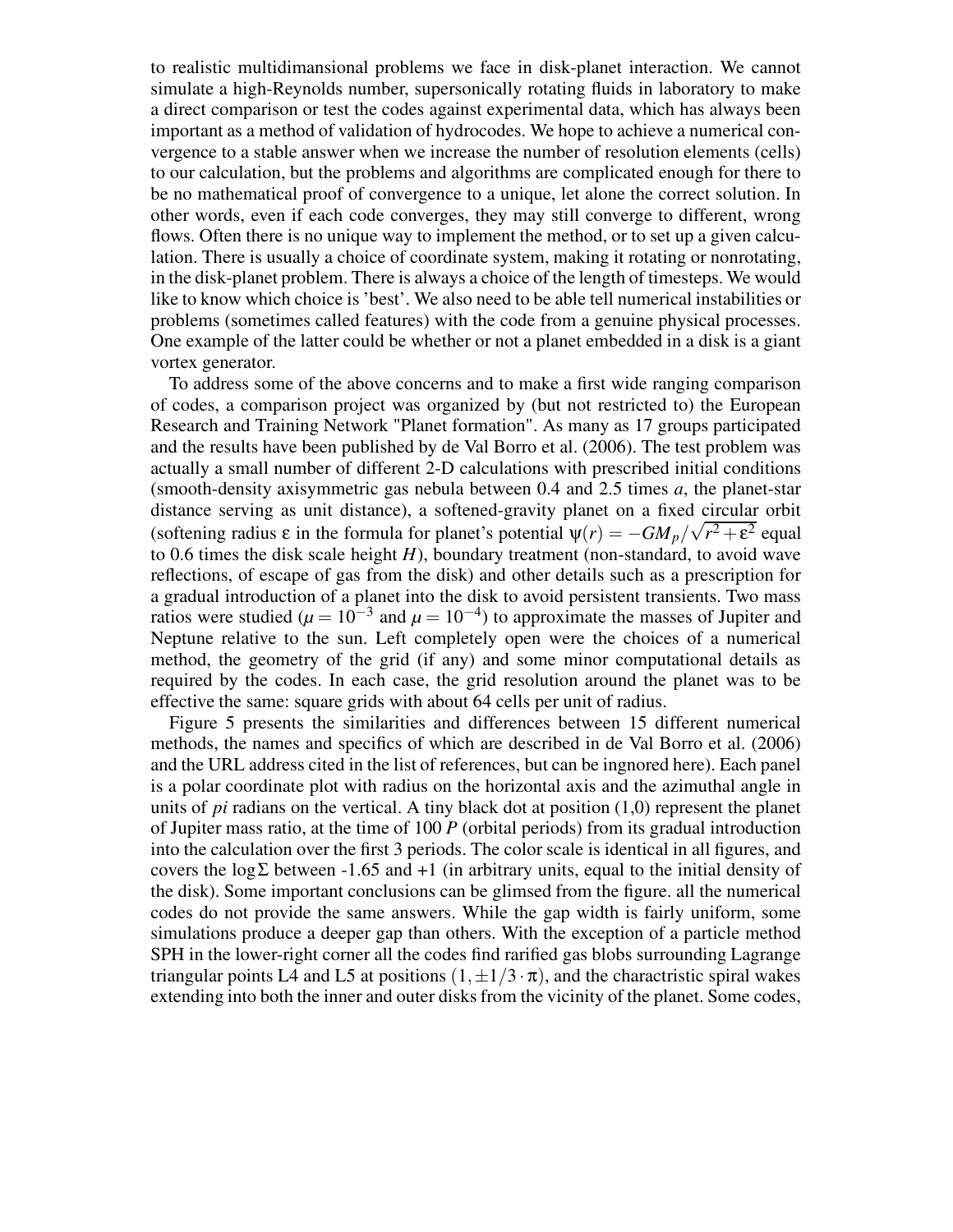especially of the second-order finite volume kind, produced from 1 to 3 vortices at the outer edge of the gap (seen as red blobs at radius *r* = 1.25−1.5). Some codes produce so strong vortices that the vortices are accompanied by non-linear, sheared spiral wakes, and visibly distort the edge. On the other hand, survival of large vortices is likely an artifact of a 2-D modeling, which does not extend to 3-D models.

Figure 6 compares 15 axisymmetrized profiles of density,  $\Sigma(r)$ , at time 100 *P*. Most profiles are impressively similar, apparently more so than the detailed and timedependent views of the disk alone. Torques have also been evaluated and with some exceptions are within 50% of each other. One of the reasons for this relatively good agreement is, however, a rather large smoothing constant  $\varepsilon$  used. This type of a comparative research will be of much practical value for those who try to derive general truths from a limited number of numerical models.

#### **2.3 Migration type III**

The terminology 'type III migration' refers to migration for which an important driver is material flowing through the coorbital region. If type I denoted embedded migration, type II the open-gap migration, then type III could be thought of as partial-gap migration. However, neither its nature nor rate are in any sense an interpolation of type I and II migration. Rather, migration type III can be orders of magnitude faster than either of its cousins. For brevity, we shall often just call it fast migration.

#### *Corotational flows*

In a frame which corotates with the perturbation pattern such as a planet, an inviscid gas on orbits closer to a planet than approximately 2.5*r<sup>L</sup>* (2.5 Hill sphere radii) describes horseshoe and tadpole trajectories in motion trapped and librating with respect to the planet. In a local approximation similar to the Hill's problem of celestial mechanics, the streamlines have an analytical approximation shown in Figure 7 (left-hand panel). These streamlines approximate the more exact streamlines shown in the right panel of Fig. 4. To the lowest order, however, the flow and its density distribution remain pointsymmetric about the planet and the time-average torque on the planet is zero even if the material is distributed asymmetrically at first. This phenomenon is known in literature as CR saturation. One important result that the approximate theory of flow gives us is the estimate of the half-width of the CR region, or the separatrix distance  $x_s$ . It is very weakly dependent on migration and in practice always very close to 2.5 *rL*.

#### *Symmetry breaking and the induced CR torque*

This symmetry is, however, broken as soon as the planet starts to migrate. Initial motion or gradient of density in a disk remove saturation and give rise to a new mode of migration, in which the radial drift causes the gas flow to exert on the planet a finite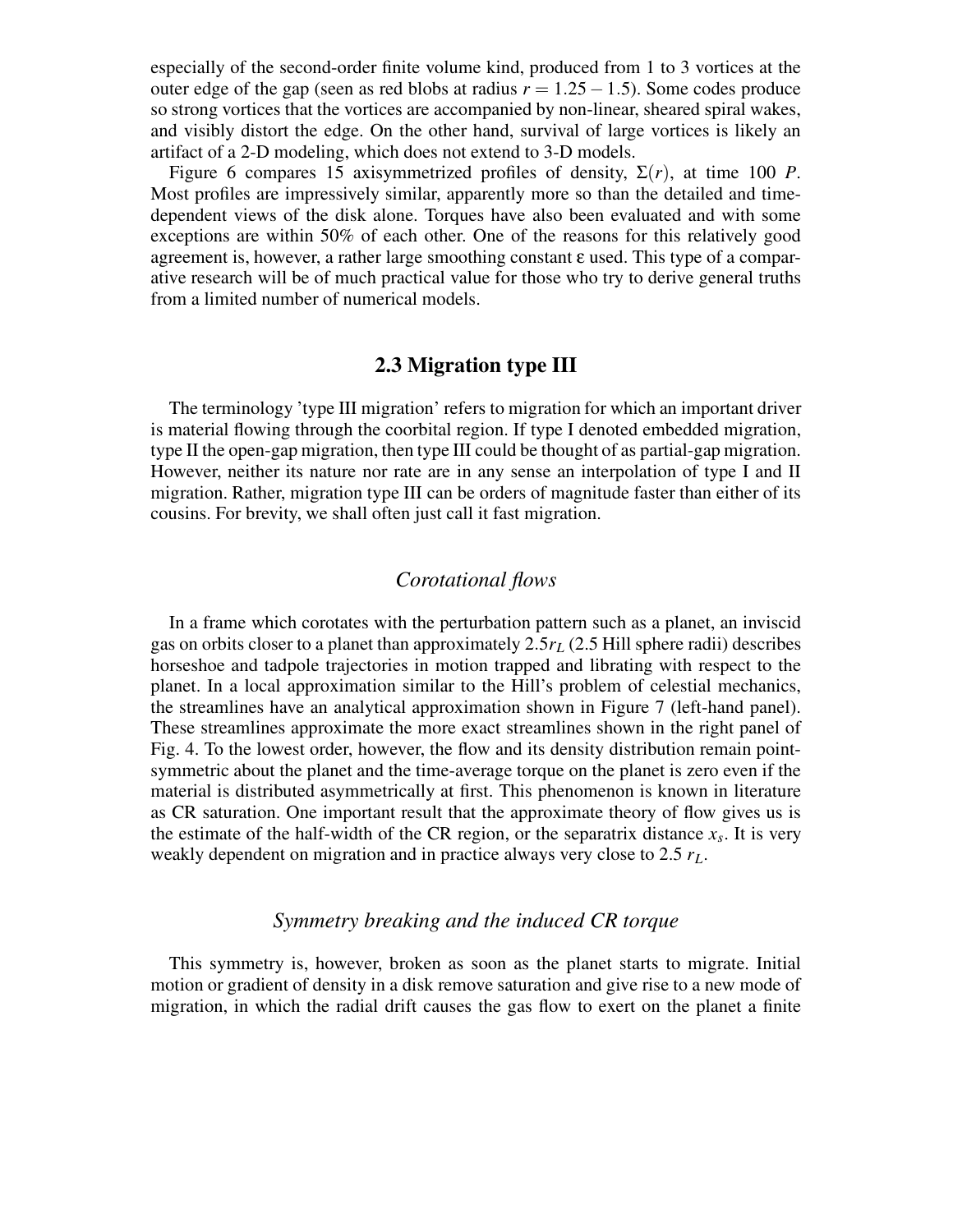

**FIGURE 5.** Comparison of surface density profiles in 15 numerical hydrodynamics codes (de Val Borro et al. 2006). See text for explanation.

induced torque which *supports* the migration. Whether or not this leads to a large enough positive feedback to support fast migration type III, depends on the density difference between the solid-line disk region and the dashed-line corotational regions in Fig. 7, as well as the speed of the asymmetry-causing migration. The right-hand panel of this figure shows a case of outward migration of the planet. The planet on a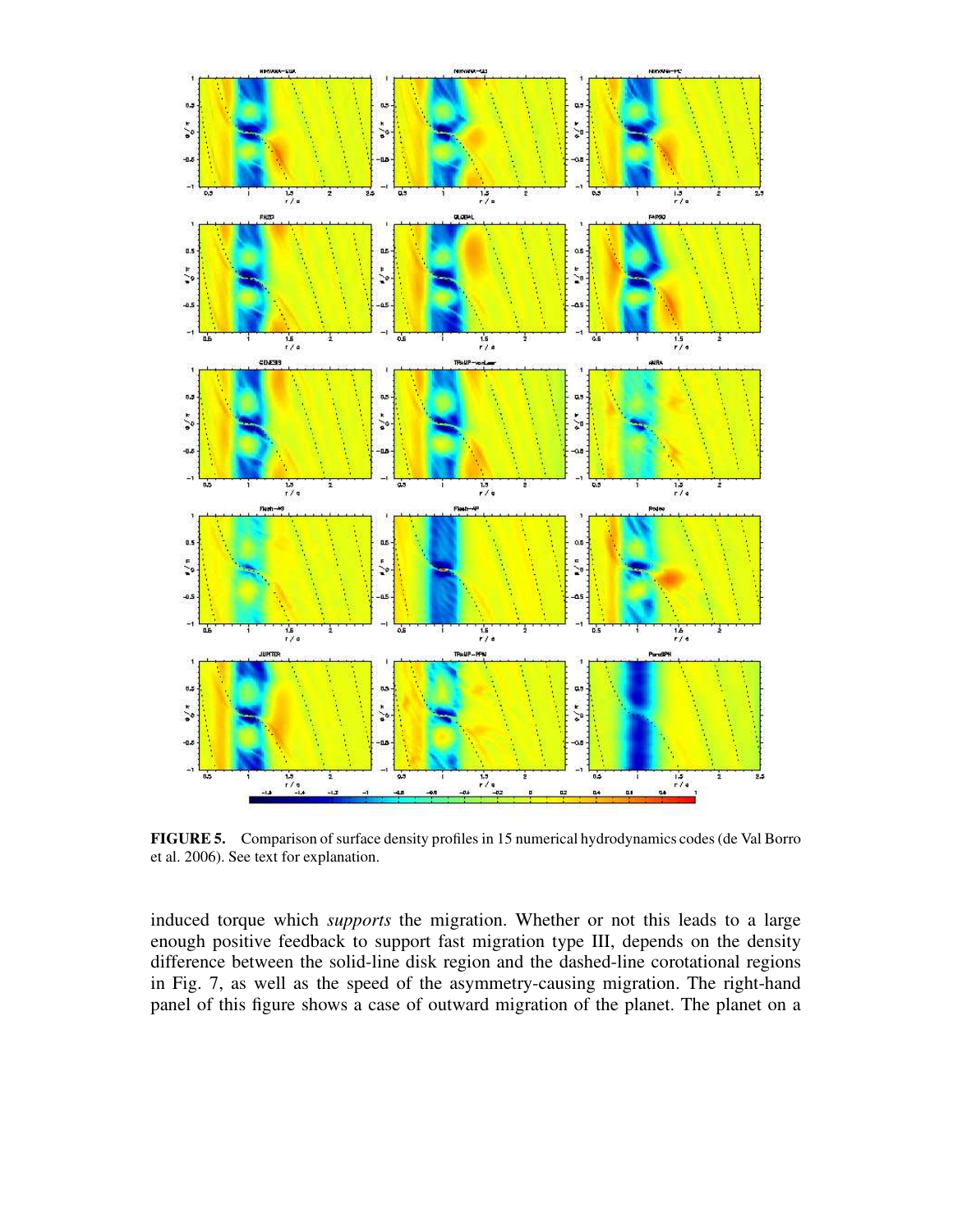

**FIGURE 6.** Comparison of axisymmetrized surface density profiles in 15 numerical hydrodynamics codes (from de Val Borro et al. 2006). See text for explanation.

circular orbit by definition does not have any motion in this corotating frame, but its motion in the inertial frame has an outward velocity component  $\dot{a}$ , so that the distant disk material in the comoving frame is endowed with the equal and opposite radial speed −*a*˙. This causes the distant trajectories to bend into the shape of parabolae. Originally (at  $\dot{a} = 0$ ) given by vertical lines following the shearing-sheet-like velocity distribution (streamlines pointing downward when  $x > 0$  and upward at negative x), for finite *a* all of them have an equal amount of negative speed (−*a*˙) added along the *x* axis. Identical symmetry breaking applies if the disk rather than the planet has radial motion due to viscosity, because the relative motion is still the same. What matters is how much mass crosses the CR region, exchanging angular momentum with the planet, from the outer to inner disk, and vice versa.

The sign of the effect is easy to deduce from the right panel of Fig. 7. Since the dashed-line librating region, slaved to the planet, is of lower density than the ambient disk, either due to initial conditions or the creation of a gap by a planet, or both, there is more material in front of the planet, i.e. in the direction of its motion  $(y > 0)$  than behind the planet. The excess material in front exerts a positive gravitational pull (torque) on the planet, thus providing positive feedback to the outward migration assumed at the outset.

On a historical and pedagogical note, it was rather difficult to visualize the possibility of type III migration purely theoretically, because all the theory used to be done in the inertial or uniformly rotating but not expanding frame of reference. It is also much easier to fix a planet on a circular oir elliptic orbit than to let it evolve freely. The expectation that migration rates will be four orders of magnitude below the orbital speed certainly argued for fixing the orbit completely to avoid any drift due to numerical artifacts. In fact, when W. Kley and the present author collaborated in the mid-1990s on allowing the simulated stellar companions including planets to freely evolve in *m*, *a*, and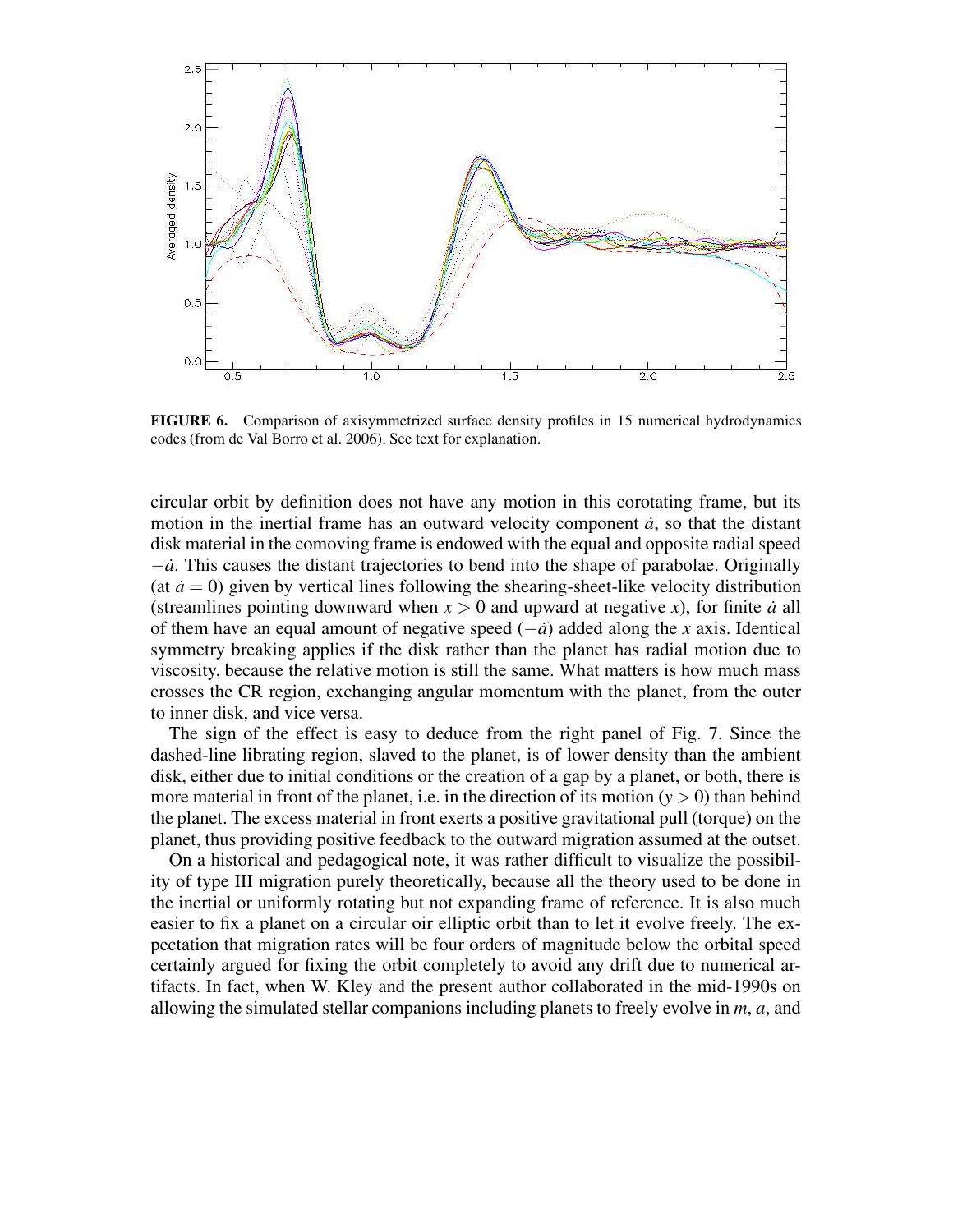

**FIGURE 7.** Fluid streamlines around a planet in local coordinates  $(x -$  radial coordinate,  $y -$  azimuthal; distances in Roche lobe (Hill) radii; the planet is located at  $x = 0$  and  $y = 0$ .) Horseshoe region of closed streamlines defining corotational zone is shown by dashed lines. The left panel shows the symmetric situation in the case  $\dot{a} = 0$ , the right panel asymmetric trapped zone in libration w.r.t. planet for  $\dot{a} = +\dot{a}_f$ .

*e* (mass, semi-major axis and eccentricity), they stumbled upon an unexplained and quite abnormal inward migration rate of giant planets in their model, the characteristic time of which was about 50 *P* with very little dependance on planet's mass. The code was scrutinized briefly for programming bugs, nothing was found, and the project was abandoned. In the hindsight, it was most probably an unrecognized migration type III. Dismissing unexpected phenomena must be done judiciously. Other researchers also recognized migration type III only a posteriori. publications by other researchers, after being originally explained away as type II migration. It pays to remember that coincidence of migration rates or other results with prior expectations based on preconceived notions of what is the dominant physcal process, might be just that - a coincidence.

Masset and Papaloizou (2003) studied the limit of slow migration and concluded that the induced torque scales linearly with *a*˙. They concluded that this situation leads to a possible runaway, an exponentially growing *a*˙ in sufficiently massive disks. They proposed the name "runaway migration", which turned out slightly misleading. Artymowicz (2004) independently found a fast but not exponentially unstable migration. He later provided (Artymowicz 2006) a more general formula valid for torque in slow and fast migration in which the torque saturates at  $\dot{a}$ . In each particular disk a planet may have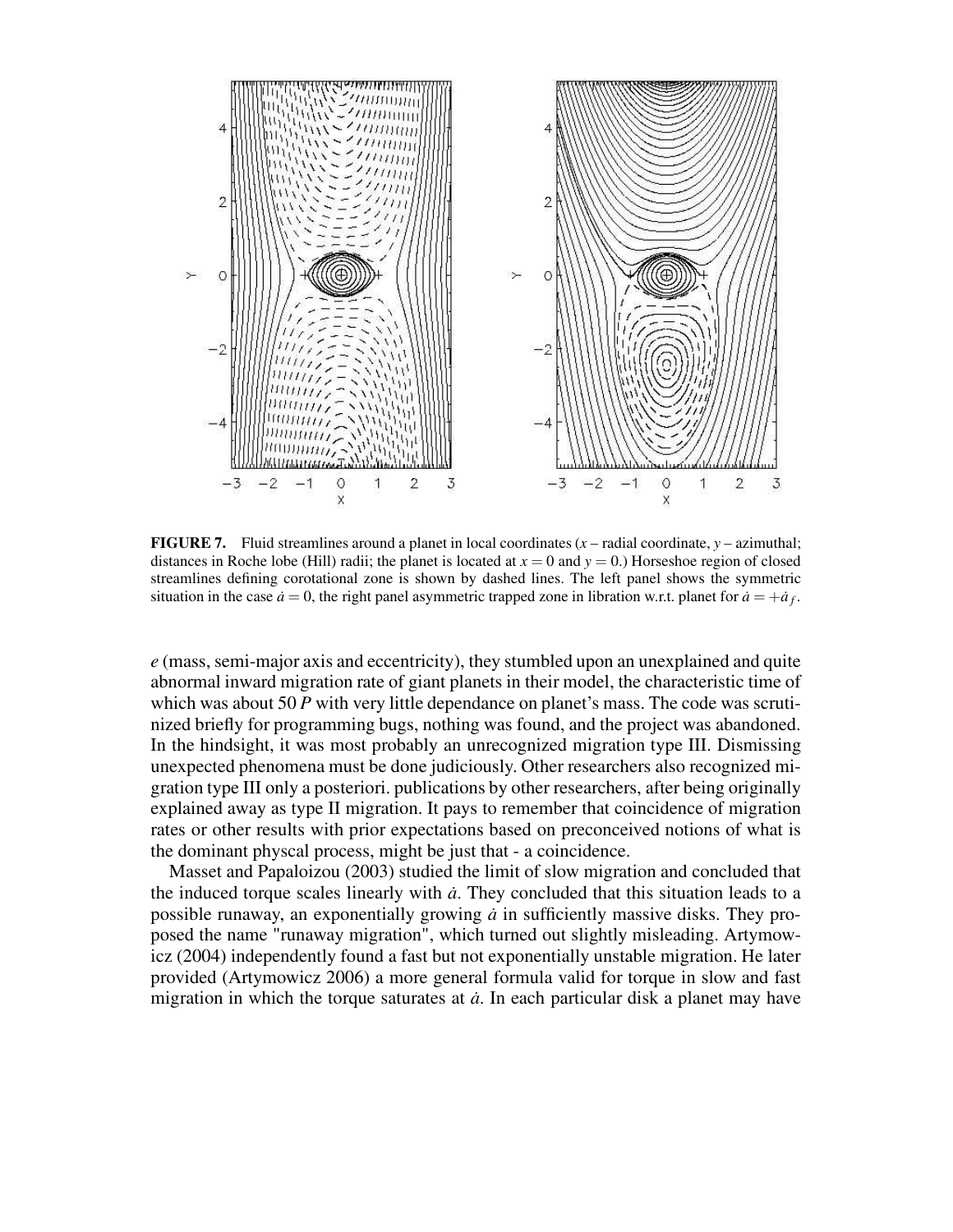zero, one or two *stable migration speeds*, depending on the initial conditions of motion. For instance, inward migration might be as likely as outward migration. Here is the analysis in a nutshell.

The specific angular momentum that a fluid element near the separatrix takes from the planet when it switches from an orbit with radius  $a - x_s$  to  $a + x_s$  is  $\Omega a x_s$  where  $x_s$  is the radial half width of the horseshoe region estemated to be 2.5*r<sup>L</sup>* ( Artymowicz 2006, and Fig. 7).

Imagine the simplest possible situation, that the disk and the CR libration regions both have constant densities and that their difference is denoted by  $\Sigma_{\Delta}$ . If *a* > 0 but small, the CR region retains contact with the planet both in front and behind it. The orbital drift will, however, make the orbital radial jump (or U-turn) ahead of the planet (at larger *y*) smaller than the corresponding jump behind the planet, by a difference that we shall denote by ∆. Essentially, in our simple model the radial jump behind the planet, on the separatrix or the last librating orbit in the right panel of Fig. 7), will always be the same *xs* , while the jump in front will diminish until it disappears altogether at a charcteristic value of *a* which we denote  $a_f$  and call fast migration speed. At that speed  $\Delta$  reaches a maximum equal *x<sup>s</sup>* and cannot grow further. The torque between the planet and disk saturates at the fast migration speed, which can be written as (Artymowicz 2006)

$$
\dot{a}_f = \frac{3x_s^2}{8\pi a} \Omega_p, \qquad (10)
$$

while the synodic jump difference assumes the form

$$
\Delta = x_s \left( 1 - \sqrt{1 - |a| / a_f} \right),\tag{11}
$$

valid for all  $|\dot{a}| < \dot{a}_f$  (otherwise  $\Delta = x_s$ ). If the planet does not migrate  $(\dot{a} \rightarrow 0)$  then  $\Delta$ vanishes as required. The knowledge of  $\Delta$  is equivalent to the knowledge of the diskplanet torque, and an induced migration rate that would result from that torque. These quantities will be proportional to  $\Delta$  and to the surface density deficit  $\Sigma_{\Delta}$ .

We use the nondimensional mass deficit parameter *M*<sup>∆</sup> defined as

$$
M_{\Delta} = \frac{4\pi a x_s \Sigma_{\Delta}}{\mu M}.
$$
\n(12)

More specifically,  $M_{\Delta}$  is the mass that a full CR annulus of width  $2x_s$  and area  $4\pi a x_s$ would have, if filled with density difference  $\Sigma_{\Delta}$ , normalized to the planet's mass  $\mu M =$  $M_p$  (*M* being the stellar mass).

The final step of the calculation is to equate the assumed and the induced (resultant) migration speeds. As a result, we obtain an *equilibrium*, steady migration speed for every possible  $\Sigma_{\Delta}$ . These results are plotted in our Figure 8 (left panel). Imagine increasing slowly the mass deficit. Up to the point when  $M_\Delta = 1$ , the planet has insufficient feedback from the disk to migrate rapidly, and since the CR torques were the only ones taken into acount, the planet has zero migration speed.

We can improve our simple theory by adding torques due to differential LRs, the same ones responsible for migration type I or II. Then the inward/outward summetry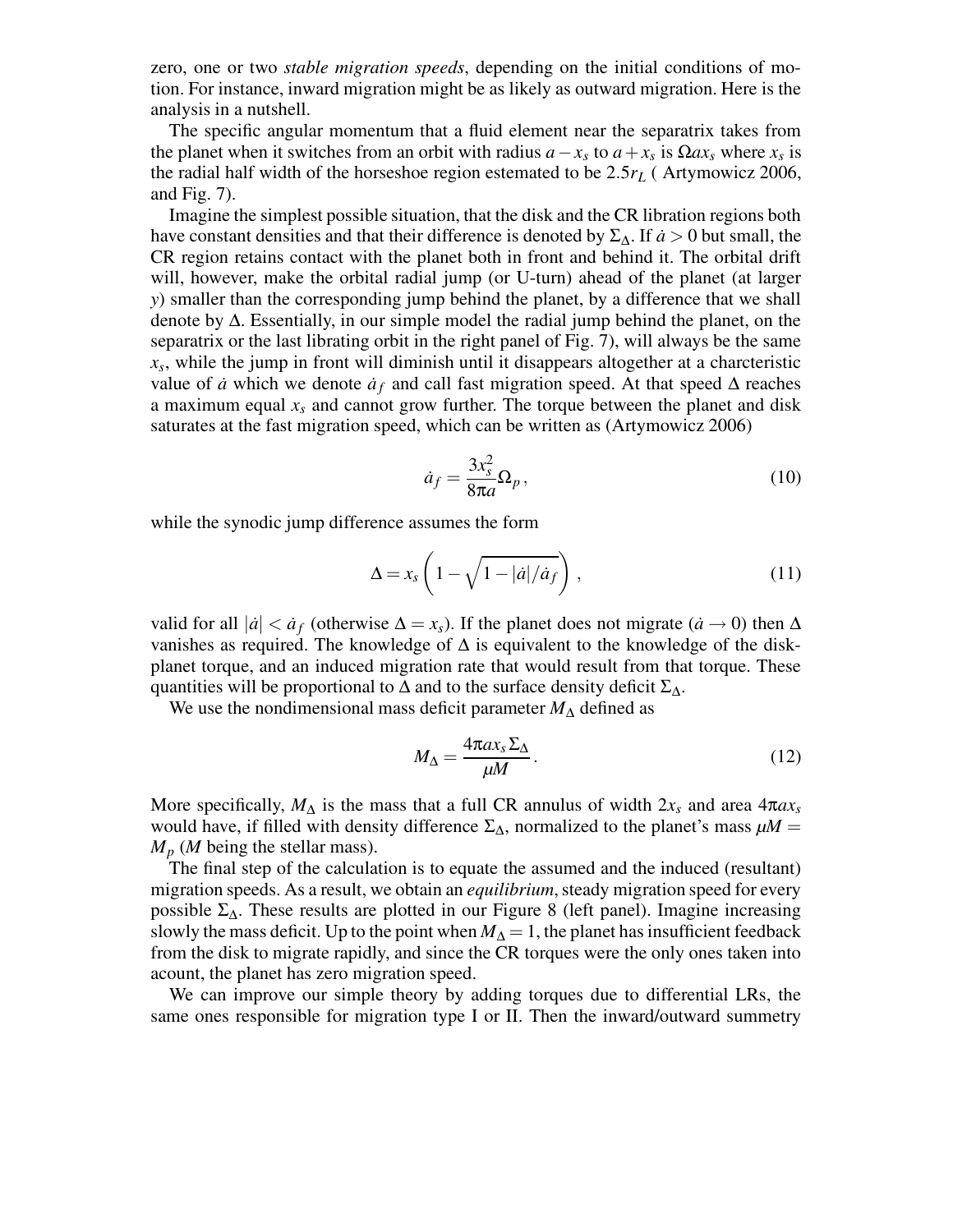

**FIGURE 8.** Bifurcation diagrams in a simple theory accounting for CR torques only (left panel), and a theory with the LR contributions added (right panel). The bifurcation to fast migration occurs at  $M_{\Delta} = 1$ to 1.3.

is broken and the bifurcation diagram take the shape shown in the right panel of Fig. 8. We see that the abrupt loss of stability by the non-migrating equilibrium is replaced by a more gradual transition from type I/II migration for *M*<sup>∆</sup> < 1 to the full speed of type III migration, plus the contribution from LR torques, provided that the migration starward. The outward migration, on the other hand, must undergo an abrupt jump from fast to slow migration when approaching the point  $M_\Delta \approx 1.3$  from the right-hand-side. The fast migration speed  $\dot{a}_f$  is the characteristic speed of incipient migration type III when the disk conditions are marginally supportive of it. Higher speeds can be achieved for more massive disks or more empty corotational regions. What are these quantities in practice? A quick calculation tells us that in order to support fast migration of a Jupiter, the disk should be somewhat more massive than a Minimum Mass Solar Nebula. Saturn should be able to migrate easily in just twice the minimum nebula. The speed  $\dot{a}_f$  in the case of Jupiter is capable of changing the position of a planet by a factor of 2 in only 44 orbital periods! However unrealistic such a short time might appear, it is very well confirmed by direct numerical simulations at high resolution. Peplinski and Artymowicz (2006) substituted the time-dependent mass deficit parameter measured in the course of the simulation of a Jupiter in a massive solar nebula (4 times the MMSN). The evolution traced approximately the shape of a bifurcation diagram. The planet traveled outward at a speed higher than  $a<sub>f</sub>$ , reached the vicinity of the numerical grid boundary, lost its underdense libration region, and started migrating inward, again obeying the equilibrium speed at each radius, to within 25 percent accuracy. A snapshot from one of the PPM calculations of a large-scale migration is shown in Figure 9.

#### *Consequences for planet formation*

Fast migration, for the same disk profile and planet mass, can be directed either outwards or inwards, depending on the initial conditions. This type of planetary migration is found to depend on its migration history, the "memory" of this history being stored in the way the horseshoe region is populated, i.e. in the preparation of the coorbital mass deficit. Note that owing to the strong variation of the drift rate, the horseshoe streamlines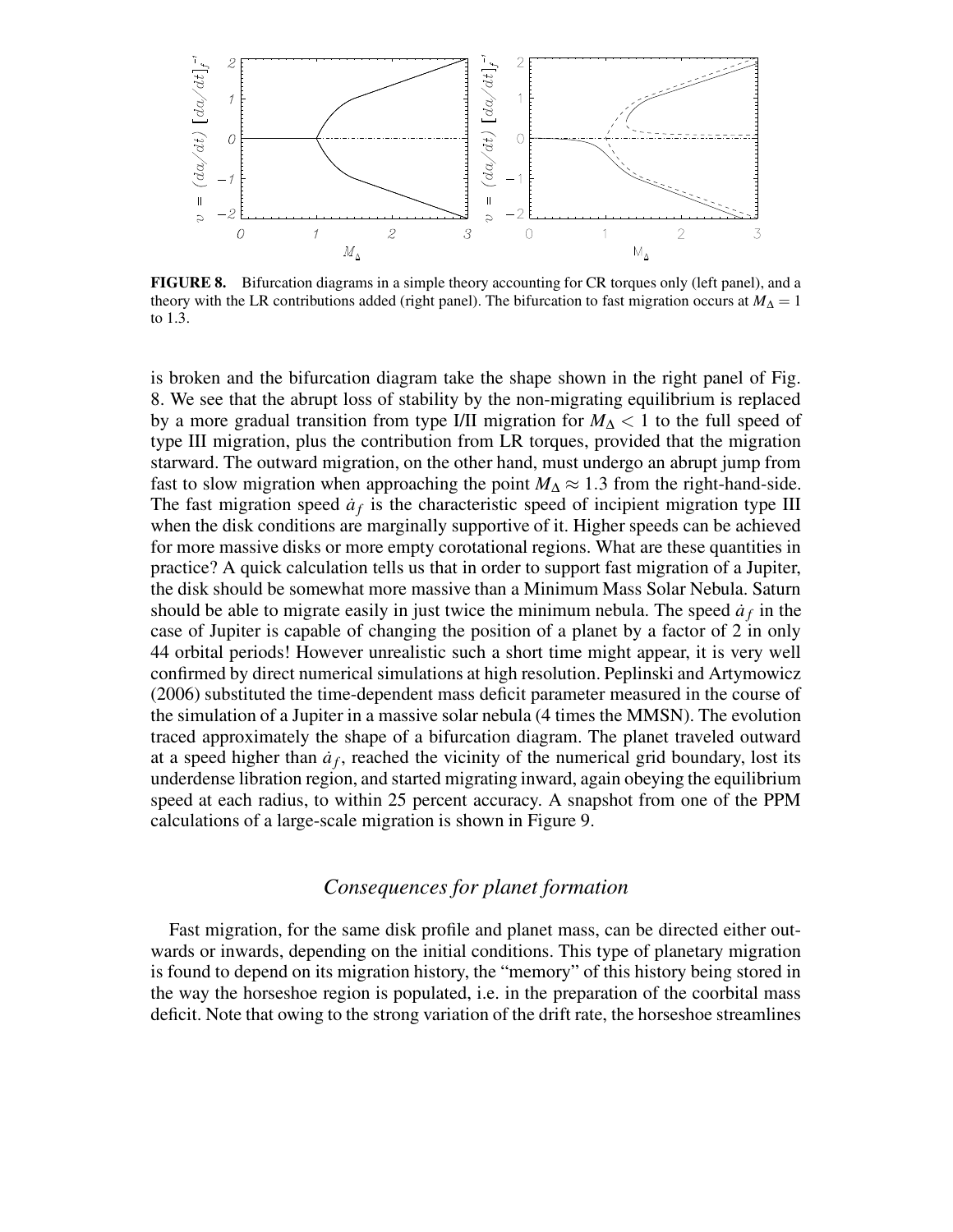

**FIGURE 9.** Density of gas in a PPM simulation using one variable-resolution mesh. Jupiter-mass planet rapidly migrates in a disk 2.5 times more massive than the Minimum Mass Solar Nebula (Artymowicz 2006). Vertical axis covers the full azimuthal angle, the horizontal is radius in units of initial star-planet distance. After being placed on a positive density gradient, the planet migrated outwards by a factor of 2.6 in only 44 orbits. A trapped coorbital region of low density (dark shade) is clearly visible below the planet (barely visible itself in this plot at radius 2.6). Migration speed corresponds to  $M_{\Delta} \approx 3$ .

are not exactly closed, so that the coorbital mass deficit can be lost and the runaway can stall. This has been observed in some numerical simulations, whereas others show sustained fast migration episodes for Saturn or Jovian mass planets that can vary the semi-major axis by large factors in less than 100 orbits (e.g., see Figure 9). To date, it is still unclear whether migration type III can in principle continue indefinitely (given that conditions in disk support it all the way in or out). Because of the need to take account of complex coorbital flows in a partially gap forming regime close to the planet, the problem of type III migration is very numerically challenging and therefore issues of adequate numerical algorithms, resolution and convergence remain outstanding. We cannot dwell here on the details of such calculations; they are discussed by Peplinski and Artymowicz (2006) and are the subject of active research by others.

The Minimum Mass Solar Nebula (MMSN) is not massive enough to allow superjovian planets to migrate fast. On the other hand, Saturn will migrate fast (in type III mode) in disks a few times the MMSN. This may be related to the unexplained fact that most of the extrasolar planets known as "hot Jupiters", with a semi-major axis  $a < 0.06$  AU, happen to have sub-Jovian masses. The detailed scenarios accounting for the actual masses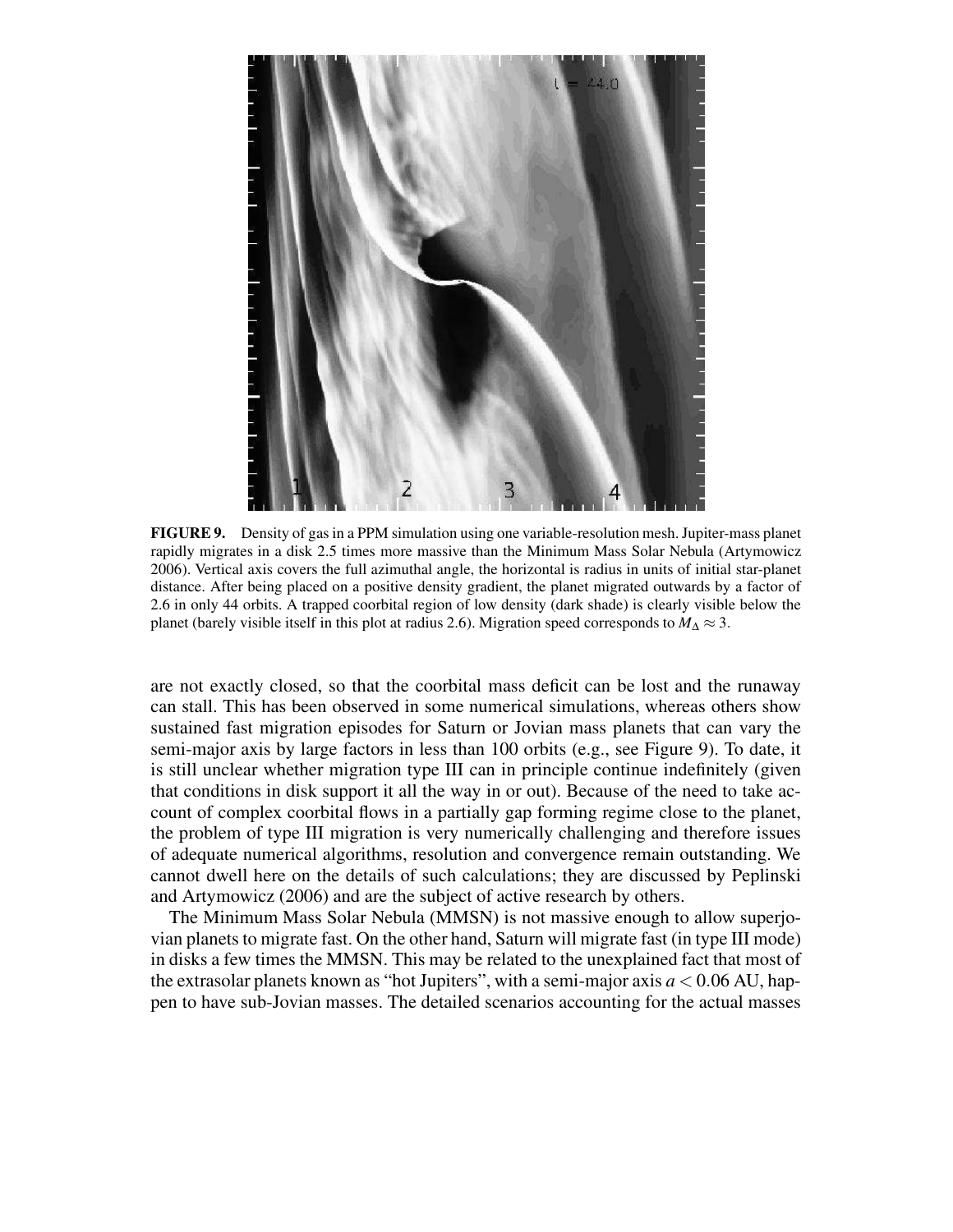seen in radial velocity surveys need to be constructed, the challenge there is to study in detail the mass growth rate of a giant planet, based on internal restructuring and the supply of ample gas.

Migration type III has one big advantage over the standard two of its predecessors: Type I and type II motions are difficult to stop, which we discussed above at some length to show why this issue is considered a central difficulty of the current dynamical theory of planet formation. In contrast, type III motion in a partially open gap (in front or behind the planet) is extremely rapid but very fragile at the same time: any significant gradient of disk density will arrest it, be it due to varying efficiency of accretion (Shakhura-Sunyayev  $\alpha$ ), dead zones preventing midplane accretion, photoevaporation of disk parts by external ultraviolet flux, flybys of stars in the Orion-type dense stellar cluster, or other causes. Saving migrating planetary cores may not be difficult after all!

#### **3. Transitional and Beta Pictoris-type disks: The origin of structure.**

So many important processes in dusty disks aroud newly formed stars depend on the radiation pressure exerten by the star on dust and gas that it is worth for us to totally focus here on two main subjects: What drives the evolution of the disks, and why do the new observations by HST and ground-based telescopes show rich non-trivial structure, from blobs and lopsided appearence to pieces of spiral arms not unlike those we study numerically around protoplanets. Figure 10 is a roadmap to physical processes and their basic outcomes in circumstellar disks. Since axisymmetric ring formation has been discussed many times in the past, we shall almost exlusively concentrate on the possibility of gas-dust-radiation coupling to create a non-axisymmeteric structure, possibly confusing a our efforts to discover planets by their shepherding of dust.

#### **3.1 Interactions of planetary disks with interstellar dust**

At the upper-right corner of our diagram there is a spotsuccinctly stating that radiation pressure repels ISM dust grains, and hence the evolution of the disks is their internal matter, not a result of outside influences on Vega-type objects. Lissauer & Griffith (1989) proposed that sandblasting by ISM dust during rapid passages through atomic clouds depletes circumstellar disks; β Pic which happens to have a small velocity with respect to the clouds would be spared the sandblasting. Whitmire et al. (1992) proposed that all the nearby Vega-type stars have recently passed through molecular cloud and were sandblasted, which generated the finer dust from meteoroids. Artymowicz and Clampin (1997) revisited the issue and found that the ISM neither creates nor destroys the disks around A-type stars, mainly because the ISM grains are repelled by radiation pressure; the 'internal sandblasting' dominates over ISM sandblasting out to radii of order 400 AU, at which ISM may cause some one-sided disk asymmetries. something that we need to keep in mind right now that the imaging is revealing new objects and features.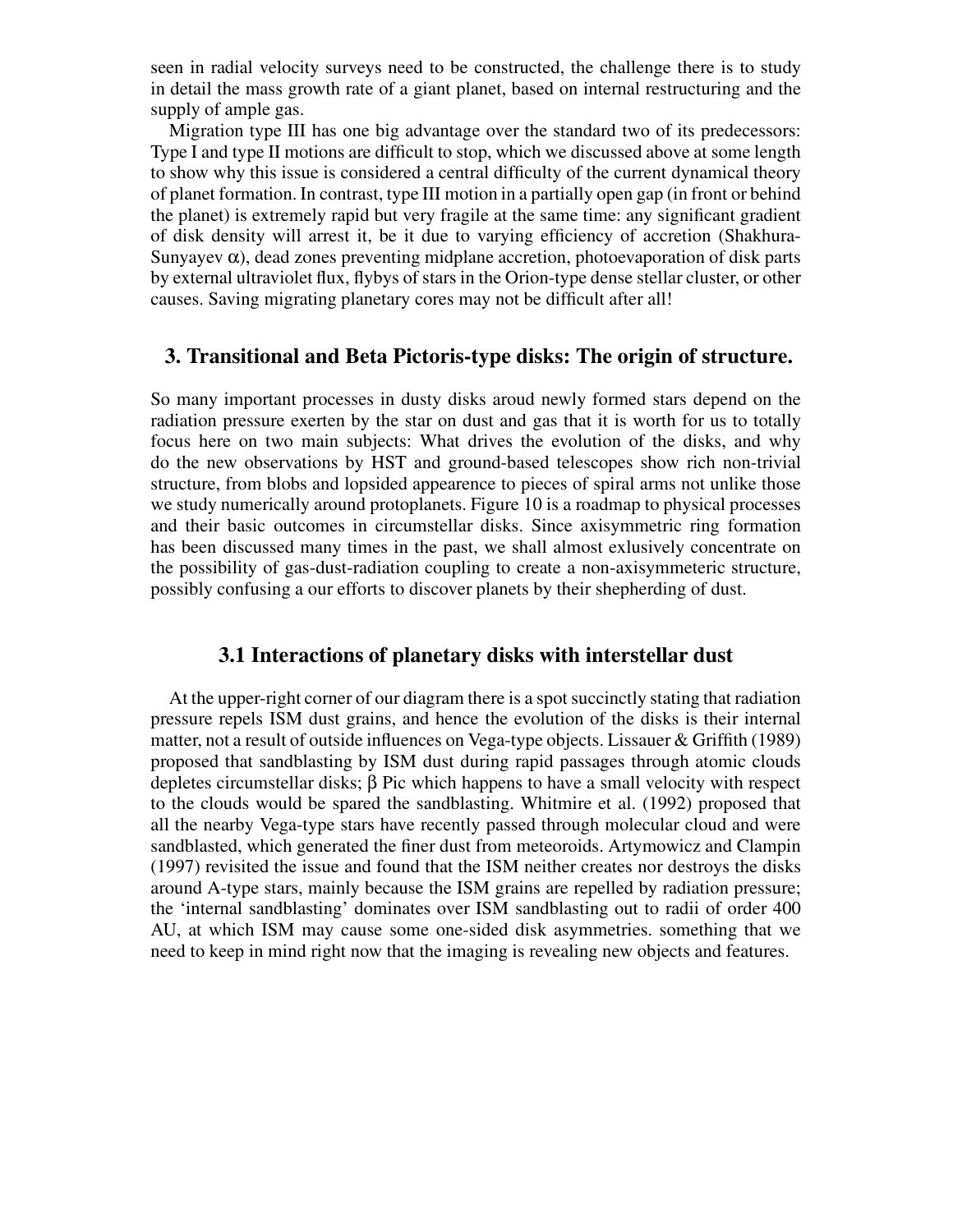

**FIGURE 10.** The many roles of radiation pressure in young planetary systems. Processes are written in a straight font, directly observable featured are in italics.

## **3.2 Size spectrum has a lower cut-off or knee**

Radiation pressure equaling one-half the stellar gravity ( $\beta = 0.5$ ) suffices for ejecting grains from a parent circular orbit to infinity, unless there is sufficient gas to counteract a rapid escape of small grains. The so-called β-meteoroids, dust below the appropriate radius  $s<sub>β</sub>$ , for which  $β = 0.5$ , escapes. (Particles on bound orbits are sometimes called α-meteoroids.) Peak values of β much larger than unity are actually found around the known Vega stars, reaching several dozen in the case of Vega itself. In case of β Pic, common materials such as magnesium-rich silicate forsterite  $(Mg_{0.95}Fe_{0.05}SiO<sub>3</sub>)$  and also water ice particles reach a peak of  $\beta \sim 2-6$  for particle radius  $p = 0.1 - 0.2 \mu m$ .

As predicted, in β Pic there is a good observational evidence that particles below 2 *µ*m radius are indeed rare (Artymowicz 1997). This is also true of very small Polycyclic Hydrocarbons (PAH particles). The effects of radiation are quite similar in different systems (e.g., Artymowicz and Clampin 1997). Luminosity differences simply modify the blow-out grain radius but the knee is always there. However, the cut-off must be where it is in β Pic or at larger sizes in order for the scattering not to introduce noticeable reddning or blueing with respect to the starlight (particles larger than the wavelength of the visible photons are required). Interestingly, new observations of  $\beta$  Pic by Golimowski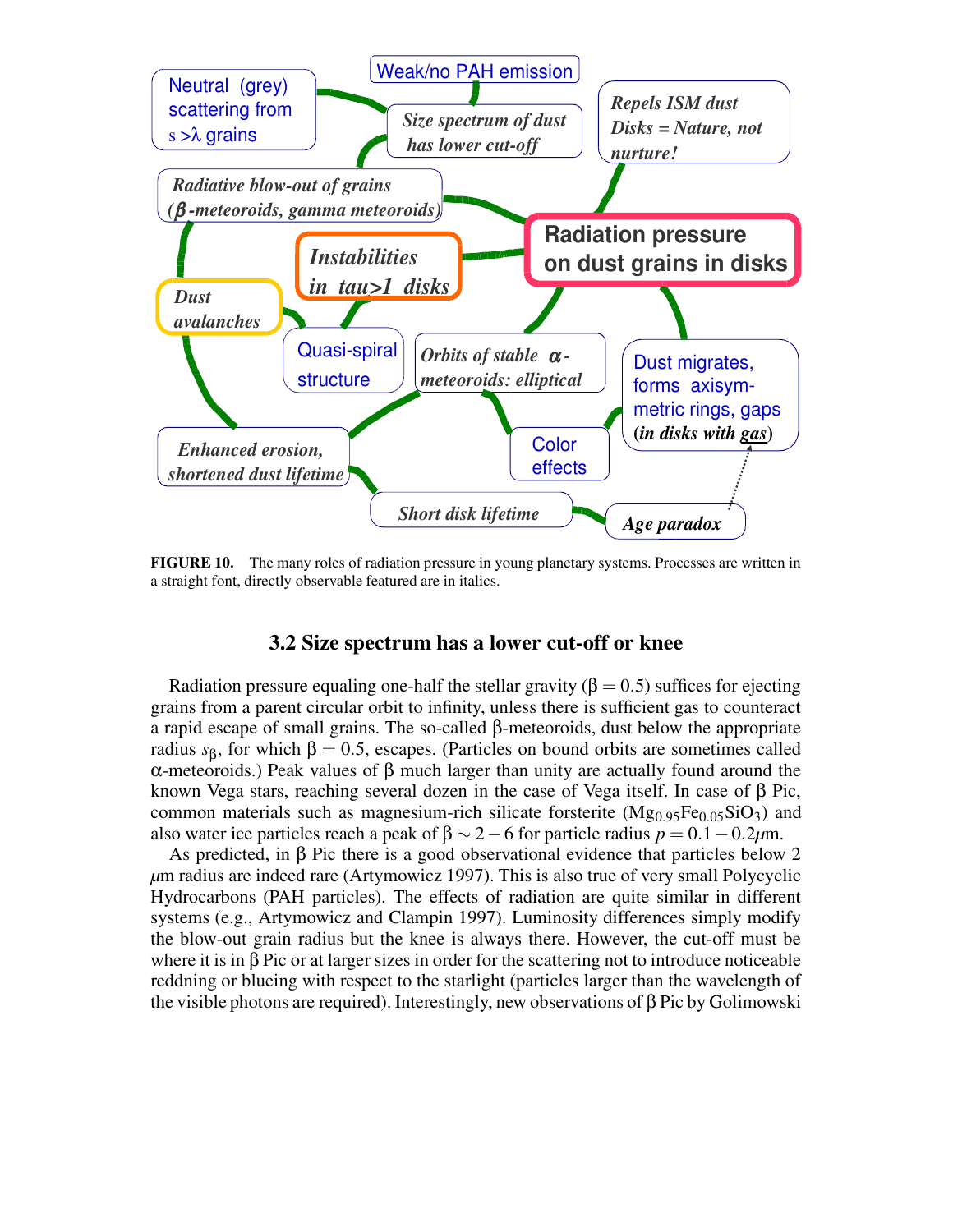et al. (2006) do show for the first time a somewhat red scattered radiation at large distances from the star ( $>$  300 AU) while a sister disk of AU Microscopii does show an opposite effect of strongly blue scattering (it is 60% brighter at B than I, according to Krist et al. (2005). Perhaps the difference lies in the lower radiative blowout size of grains around a weaker source of AU Mic. HR 4796A is a narrow disk, and does not have color effects (Clampin et al. 2003).

#### **3.3 Collisional dynamics and avalanches of dust in disks**

Estimates show the possibility of the so-called dust avalanches (Artymowicz 1996) in HR4796A and, in fact, any disk with similar dimensions and dustiness ( $f_d = 5 \times 10^{-3}$ ) in HR 4796A). The concept of an avalanche or, in other words, a chain reaction of outflowing debris is illustrated in Fig. 3. Three kinds of particles are distinguished in the figure. In addition to α and β particles, we define the γ-meteoroids as such (very small) grains, whose dynamics is strongly affected by gas drag. Slowed down in their outflow by the drag force, γ-meteoroids do not contribute significantly to dust processing, and we ignore them for a moment (cf., however, the next subsection).

Mutual collisions of stable disk particles  $(\alpha + \alpha)$  and the bombardment of disk grains by outflowing β-meteoroids  $(α + β)$  contribute to the creation of fresh β-meteoroids, subsequently accelerated by radiation pressure force. On the average,  $N + M$  fresh  $\beta$ meteoroids per collision are produced (*N* from cratering/erosion and *M* from catastrophic disruption). Since the probability for a given β particle to strike a disk grain while crossing the disk annulus with optical thickness  $d\tau$  is roughly equal to  $d\tau$ , a toy model of the growth of an avalanche can be constructed by neglecting, among others, the need for a grain to accelerate over a finite radial distance before collisions can become strongly erosive/disruptive. The growth equation for the number *n* of particles in the avalanche has the form  $dn = (N + M)n d\tau$ . The solutions of the toy model are thus exponentially growing avalanches of the form  $n(\tau) = n_0 \exp[\int_0^{\tau} (N + M) d\tau] = \exp[\tau(N + M)],$ with  $n_0$  an arbitrary constant. The optical thickness of the disk along its midplane,  $\tau$ , is approximately its dustiness factor  $f_d$  divided by flattening ratio  $z/r \sim 0.1$ . Therefore, a very large amplification factor of an avalanche of order  $\exp 30 \approx 10^{13}$  may be obtained if  $(N+M) f_d \sim 30(z/r) \sim 3$ .

From the physics of grain collision and more detailed models of a disk at radii *r* ∼ 100 AU it follows that  $N + M \sim 10^2 - 10^3$  (or  $10^{2.5 \pm 0.5}$ ). Therefore, a plausible *upper limit on the dustiness of gas-free disks* exists in this model:  $f_d < 3/(M+N) \sim 10^{-2\pm0.5}$ . This value is 4 times larger than that in β Pic but only 2 times larger than that in HR 4796A. Hypothetical gas-free disks above that limit would tend to self-destruct on exponentially short time scales unless and until they reduce their dustiness down to the limiting value. The details of the evolution are yet to be determined.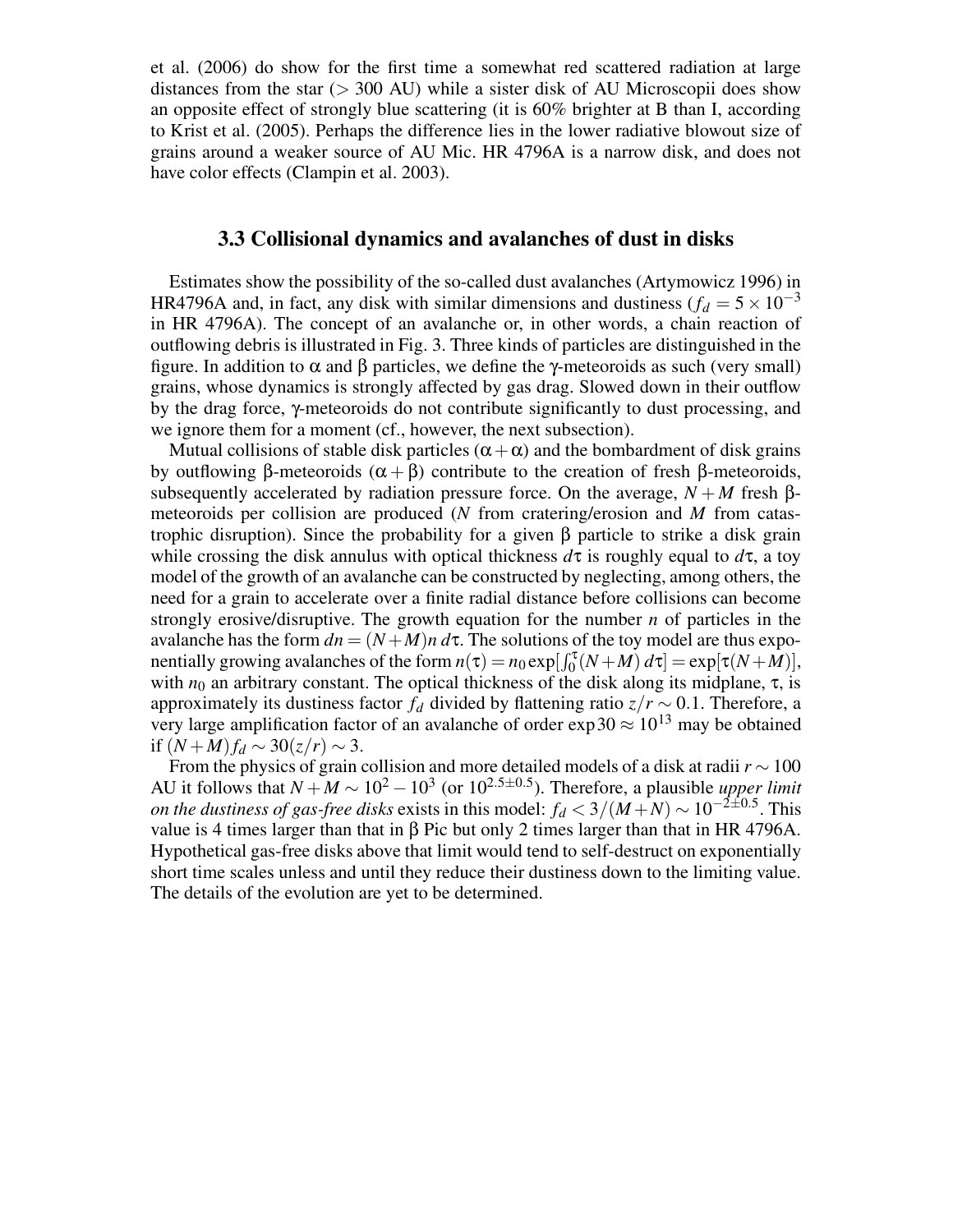#### **3.4 Inferring the presence of gas (Age paradox)**

The dust grinding rate of dust which, in a steady-state collisional cacade, is also the masslossrate from the largest parent bodies(planetesimals), can be evaluated in detailed modeling of a disk. Dividing the expected mass of the rocks in a typical protoplanetary disk (e.g., ∼ 120*M*<sup>⊕</sup> estimated by Artymowicz 1997) by that rate yields the estimated half-life timescale of the whole disk (as opposed to the lifetime of the currently observed dust, which may be a thousand times shorter). Clearly, the disk's half-life should be longer than its age. But this is precisely the trouble with HR 4796A. We obtained a preliminary estimate of 3 Myr disk self-destruction time. HR 4796A and its disk are  $8 \pm 3$  Myr old.

This paradox can be resolved if we relax one or more of the model assumptions. The most natural resolution is that there is an unobserved gas component with total mass at least ∼4 times exceeding the dust mass, i.e. a fraction of Earth mass. This mass would be much smaller than the upper limit of 7  $M_{\oplus}$  of gas, obtained from observations in molecular emission lines. Notice that the easiest method of direct detection of gas, via its absorption lines, may not be feasible in HR 4796A because of the viewing geometry with line of sight inclined by at least 1/3 of radian, an angle several times larger than the opening angle  $z/r \sim 1/10$  of a disk. Theory can thus be a valuable tool for predicting the presence of a hard-to-see gas component.

# **3.5 Vega-type system classes**

The theoretical limit on the area of dust in Vega-type disks should modify the statistics of the observed fractional IR luminosity *fd*. Artymowicz (1996) considered the pre-ISO statistics of the Vega stars and obtained a bimodal histogram of *fd*. While there were many more examples (per  $\log f_d$  bin) of disks with  $f_d < 10^{-3}$  and  $f_d > 10^{-2}$ , the only two systems in the  $10^{-3} - 10^{-2}$  bin were β Pic and HR 4796A. This provides a strong support for the division of Vega-type systems into "gas-poor" and "gas-rich" based on a very simple and readily available diagnostic (*fd*). It would be very interesting to revisit the observed statistics with a fuller sample of disks and proper account of selection effects, if any<sup>4</sup>. Decin et al. (2003) recently observed a large sample of Vega-type stars with the ISOPHOT detector onboard ISO satellite, and studied the age dependence of the Vega phenomenon. After correcting some poorly known ages of stars, they've found little support for an otherwise popular idea that there should be a law of decline of the amount of orbiting dust in a planetary system seen as a power-law of dustiness vs. age. A power-law lower envelope has been found, a large spread of systems above it, but also a constant demarkation line of dustiness of order that of β Pictoris, a line that normal systmes respect and do not exceed corresponding to  $10<sup>3</sup>$ ! According to our theory, this maybe simply a limit enforced by avalanches.

<sup>&</sup>lt;sup>4</sup> Notice that there is no obvious selection against discovering systems with, say,  $f_d = 0.03$ , as opposed to  $f = 0.003$  in sky surveys done in the past.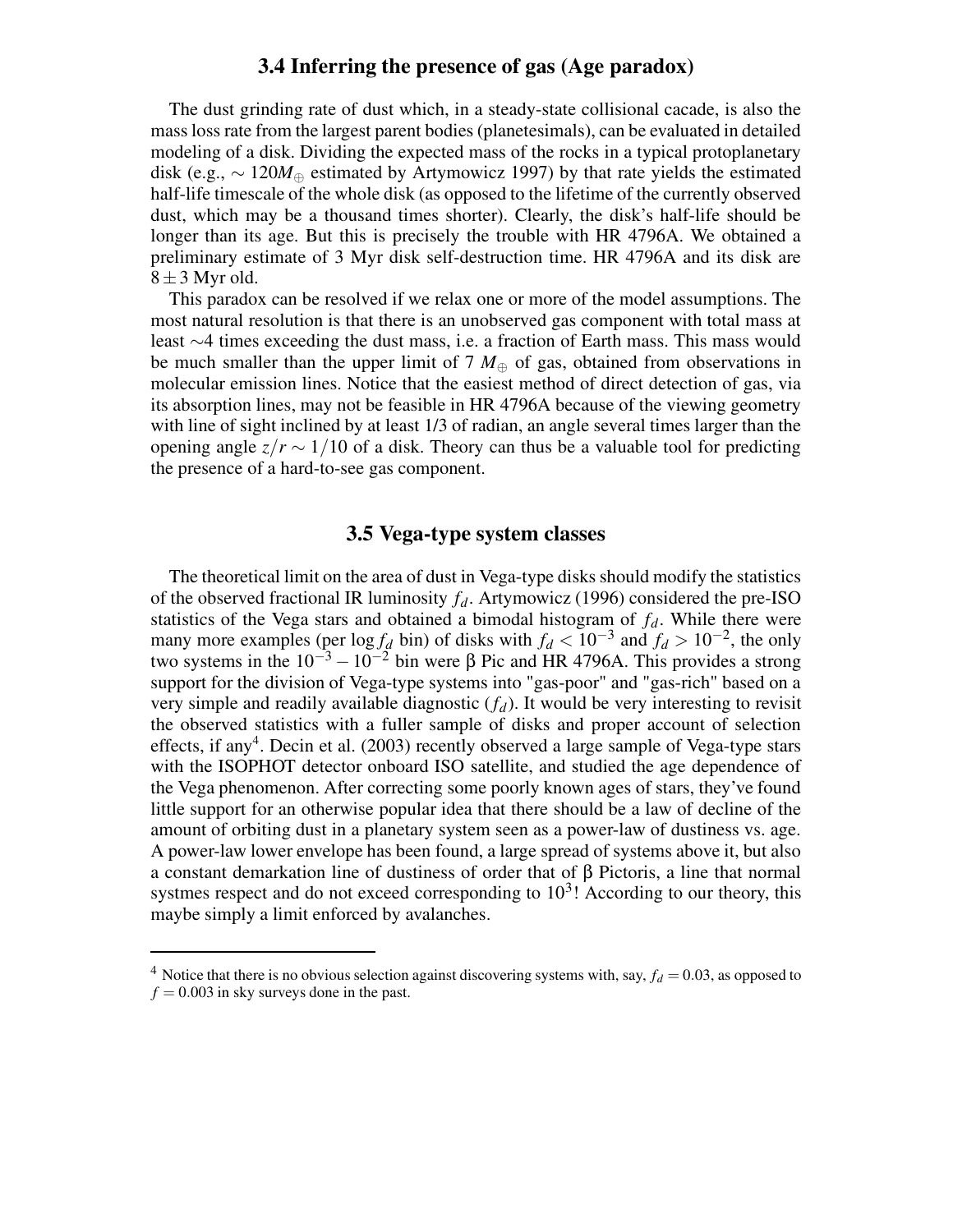#### **3.6 Gas-related effects in disks**

The gas can have many observable consequences. For example in HR 4796A it could slow down the otherwise rapid escape of very small grains (γ-meteoroids). By the virtue of their slowness, γ-meteoroids might contribute significantly to the total area and observability of such fine dust. More generally, most gas-rich systems should be able to retain observable fraction of very small and transiently heated grains (which influences their light reprocessing and spectra) and/or PAH (polycyclic aromatic hydrocarbons). A correlation of PAH/small grain features with *f<sup>d</sup>* is, indeed, present but awaits full analysis and description. Gas will also have a moderating effect on the overall dust processing rate in disks. If gas dynamics is truly important there, the HR 4796A disk may be a very promising laboratory for the study of distinctive nonlinear spiral density waves and resonantly truncated disk edges, hopefully indicating the position and orbit of planet(s). In contrast to this situation, a gas-poor disk like β Pic will not be able to maintain a sharp edge with or without planets. The dust will in general be trapped only temporarily at the outer Lindblad resonances in the circumbinary disk (binary=star+planet). A gradual gap, washed out by large velocity dispersion in disk, might then appear. Sharpness of profiles and disk features is a hallmark of the presence of gas.

Dust can migrate in disks both toward and away from the star, sometimes quite rapidly. The usual direction is inward, for the following reasons. In the solar nebula, there is a partial cancellation of the stellar gravity by the radial gradient of gas pressure, giving rise to a small decrease of orbital speed with respect to the Keplerian value  $v_K = \frac{sqrt{GM}}{r}$ ; we can denote it by  $\eta = \Delta v / v_K \approx 0.005$ . This causes an inward migration of solids due to the headwind  $w = v_K \eta$  experienced by particles, and the associated loss of angular momentum at a speed proportional to *w*. The proportionality constant for large particles increases with decreasing size, for they are then better coupled to the gas (have larger area to mass ratio) while still orbiting along weakly perturbed Keplerian ellipses or circles. On the other hand, very small dust grains are coupled so well via strong gas drag force that they are almost frozen into the gas and corotate with it (at a sub-Keplerian speed  $v_K$  − *w*). This causes a small, size-independent net radial acceleration (gravity being slightly larger than centrifugal force), balanced by the radial drag component. In this regime, migration speed increases linearly with the particle size because of the linearly decreasing drag force. Large-scale migration of solids in turbulent gas disks was recently modeled by Stepinski and Valageas (1997). The maximum migration speed at intermediate particle sizes, for which the stopping time (velocity divided by gas drag deceleration) is equal to the dynamical time  $\Omega^{-1}$ . Migration can remove such dust from a solar nebula.

In optically thin disks dust is subject to the combined gas drag and radiation pressure forces, which modifies the migration speed to  $\dot{r} \sim (\beta/2 - \eta)v_K$ , where  $\beta < 1/2$  is the radiation to gravity ratio, and the coefficient of proportionality is a function of grain stopping time. For example, a 25  $\mu$ m radius grain in HR 4796A disk has  $\beta \approx 0.2$  and has an average circulation velocity  $v_{\phi} = \sqrt{GM(1-\beta)/r} \approx (1-\beta/2)v_K$ . The orbital motion of that grain is slower than that of the gas, thus the particle feels the push of a backwind, gains angular momentum, and spirals outwards. In some cases outflow speed may be independent of particle size (over a certain size range), because the dust mobility of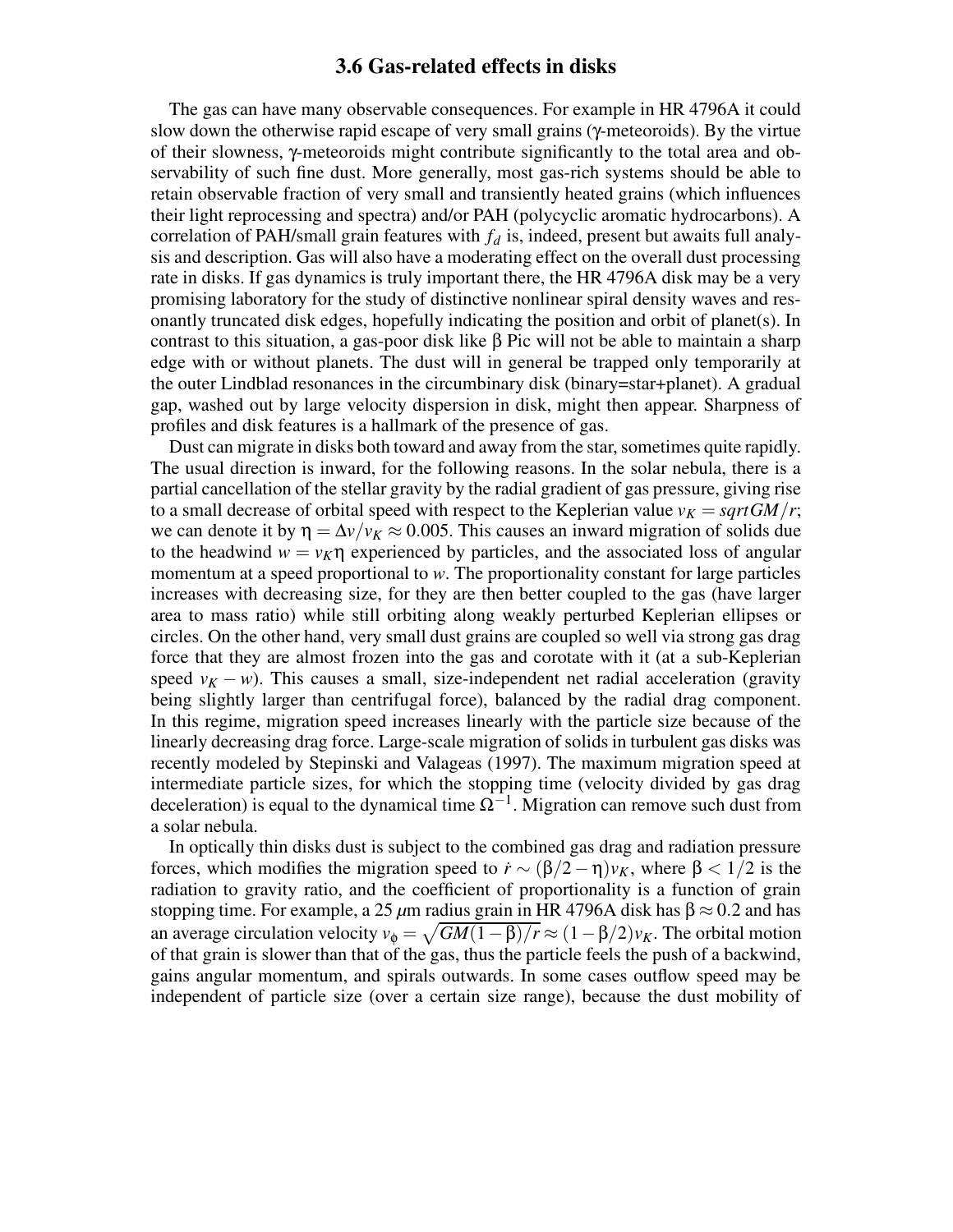small (well-coupled) grains increases, while the radiation pressure drops with the grain size (Takeuchi and Artymowicz 2001). Poynting-Robertson drag can be included in the analysis but it is never dominant except in very low-density disks, e.g., in our Solar System.

#### **3.7. HD 141569: Planets or dust mimicry?**

HD 141569, a system shown in the left-hand side of Fig.2 is a quiescent Herbig-type star (type B9.5Ve) surrounded by a light-scattering (and IR emitting) disk (inclination 40 degrees away from edge-on). HD 141569 has a double-peaked Hα emission indicating a rotating gas disk close to the star, as well as gaseous CO detected at radius of order 90 AU. Details of its structure were imaged for the first time with NICMOS/HST at 1.1 *µ*m (Weinberger et al. 1999) and at 1.6 *µ*m (Augereau et al. 1999). The crossed dark radial stripes are artifacts of the observation method, but the division of the disk into an inner main part and an outer ring is intrinsic to the object, although over-exagerrated by grayscale map. Analysis of the 1.1 *µ*m observations yielded the radial profile of the vertical optical thickness  $\tau(r)$  times the unknown albedo, which we reproduce in Fig. 4. The profile has a moderate dip at  $r = 250$  AU, interpreted by Weiberger et al. as a sign of a planet residing in the disk at that radius. If this feature is indeed due to a planet, its eccentricity must be small (which requires formation in situ), and a moderate mass (on the order of Neptune's mass; this follows from gap opening criteria). An obvious difficulty, however, arises in the formation theory because of the very large distance from the star. In the Solar System, the Kuiper belt region is 5 times closer and yet had insufficient mass (surface density) to form planets. Time needed to assemble planets at 250 AU also strongly disfavors *in situ* formation. Outward migration to this large radius remains an unlikely possibility. In fact, the gap is not deep enough to stop a predicted rapid inward migration type I (Ward 1997).

In this and similar cases one should avoid postulating planets indiscriminately to account for every morphological feature of the disk, unless supported by independent evidence. In HD 141569 other plausible explanations of the disk morphology exist, which naturally explain the puzzling differences in the appearence of the disk at the two wavelengths observed (Augereau et al. 1999 do not detect at 1.6 *µ*m the disk part inside  $r = 180$  AU, prominent at 1.1  $\mu$ m).

If the disk is nearly optically thick in radial direction, shadowing of outer disk parts by inner disk parts in conjunction with a variable geometrical disk thickness might play a role, especially in the scattered light images like the NICMOS ones. At present we have no direct information on either vertical geometry or radial optical depth in this disk. Secondly, a variety of general scenarios can be constructed in which dust either originates or accumulates in a certain place in a disk, depending on dust grain size. We consider the dust migration under the combined gas drag and radiation pressure forces (Takeuchi and Artymowicz 2001) a much simpler explanation overall. If the disk is nonaxisymmetric, as in the case of HD 141569A (cf. Ardila et al. 2005), a nonaxisymmeric initial distribution of dust, combined with a method of multiplying the visible area of dust, might be of help.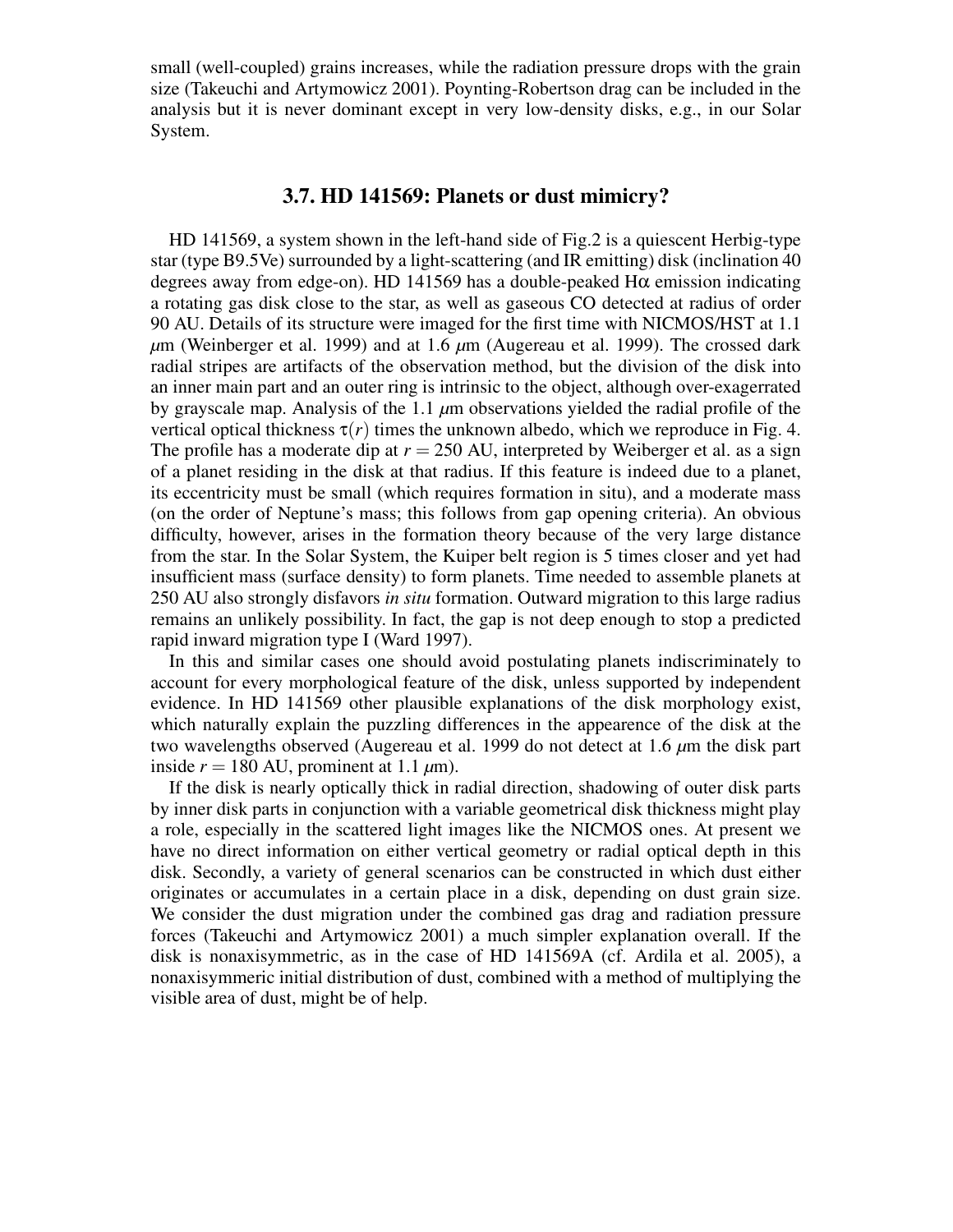Grigorieva et al. (2006) produced for the first time a comprehensive model of dust avalanche traced from the beginning in a presumed planetesimal-planetesimal collision, through the time of escape and exponential growth, to the eventual decline. Collisional avalanches are expected to be triggered by a localized disruptive event, such as the collisional breakup of a large cometary or planetesimal-like object. A fraction of the dust then produced is driven out by radiation pressure on highly eccentric or even unbound orbits. These grains moving away from the star with significant radial velocities can break-up or microcrater other particles further out in the disk, creating in turn even more small particles propagating outwards and colliding with other grains. Should this collisional chain reaction be efficient enough, then a significant multiplication in the number of dust grains could be achieved. In this case, the consequences of a single shattering event in terms of induced dust production could strongly exceed that of the sole initially released dust population, possibly too small to be detected in the absence of avalanches. The outwards porpagation of the dusty grains might induce asymmeric features in the disk.

The novelty in this calculation is the full treatment of size distribution and mutual collisions. A concept of superparticles is used, these are entities following the same trajectory in space and containing a large number of similarly sized particles. During collisions, superparticles proliferate beyond the capability of a program to trace all of them, therefore regular pruning or re-sorting of superparticles done so as to preserve integrals of motion, is done to keep the total number of superparticles to about  $10^5$  to  $10^6$ . Amplification factors of  $10<sup>3</sup>$  are routinely achieved in the system just a few times more dusty than β Pic. This would guarantee visibility of an avalanche coming from a collision of two large planetesimals. As to β Pic itself, however, typical parameters regarding the materials strength of dust grains lead to only small amplifications by a factor of 10 to 100, and so for visibility against the backdrop of a large disk would require initial cloud of dust that could only be created in a protoplanet-protoplanet collision, which makes this mechnism very unlikely.

## **3.8. Instabilities in**  $\tau > 1$  **disks**

Finally, disks made of dust and gas can under the right conditions develop their own spiral wavelets and even spectacular spiral arms somewhat like the spiral galactic arms. Radiation pressure acting on an overdense region in a disk (which could be a spiral arm, for instance) has the ability to compress it, if the disk has noticeable optical thickness. Then the front of the region is being pushed the most, and the back of the region is in a partial shadow of its own making. Relative to the center of the region, radiation causes a compression, which acts in complete formal anallogy to self-gravity. Therefore, a criterion can be developed along the lines of the derivation of the Safronov-Toomre gravitational instability of a disk. This model has an analytical linear solution (Artymowicz, 2006), however, it must now be studied numerically in a fully nonlinear regime. In conclusion, there are several good explanations for nonaxisymmertic features in dusty circumstellar disks in addition to the perhaps most tantalizing one, which involves hypothetical exoplanets. All of them will nedd to be scrutinized before it will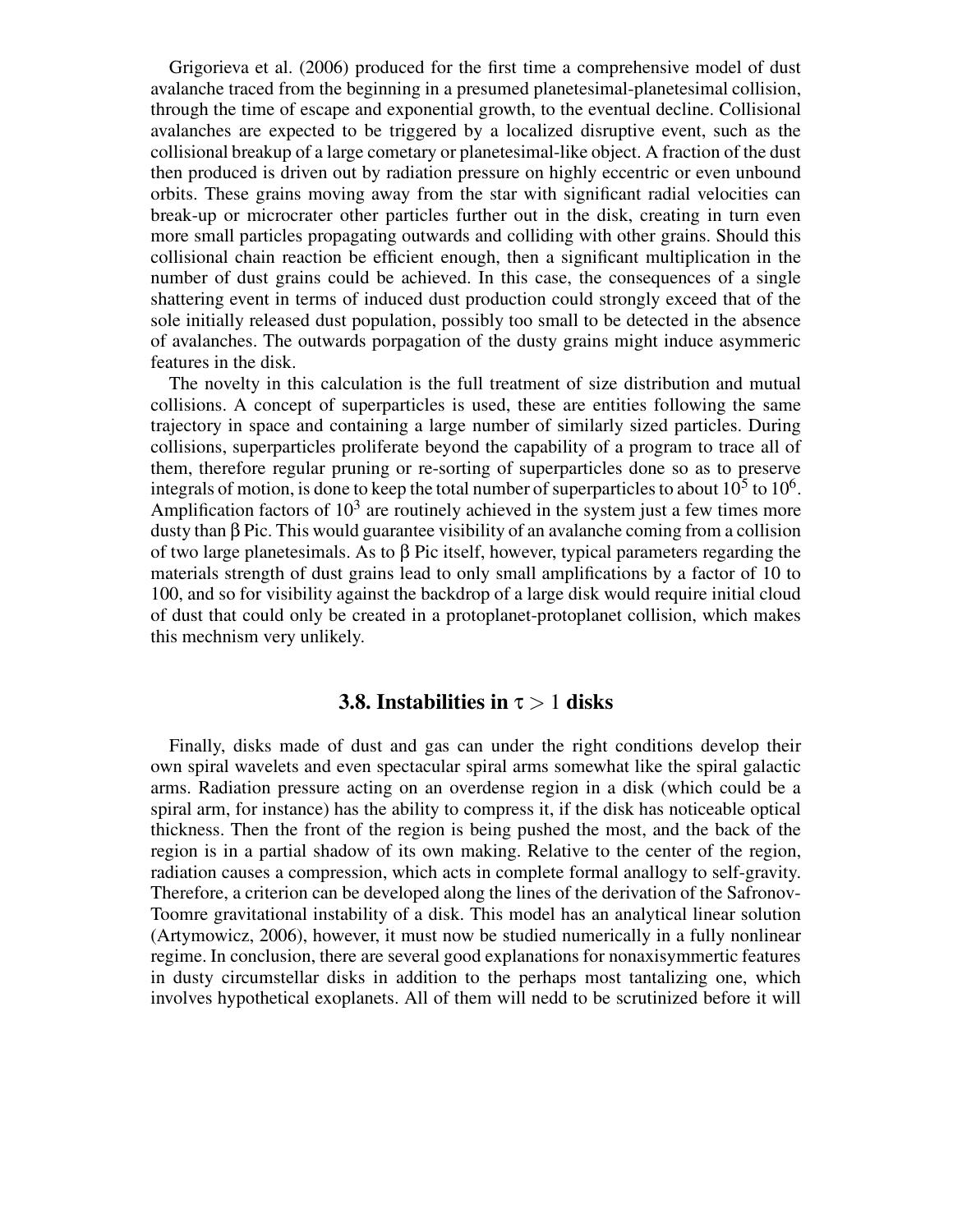

**FIGURE 11.** HD141569A seen in the near-IR light by HST (Clampin et al. 2003)



**FIGURE 12.** Three snapshots of a developing dust avalanche, growing in a β Pictoris-like disk. Disk particles are not shown. Brightness scale is logarithmic. (Grigorieva et al. 2006).

become clear which process is responsible for which particlar morphology of a disk.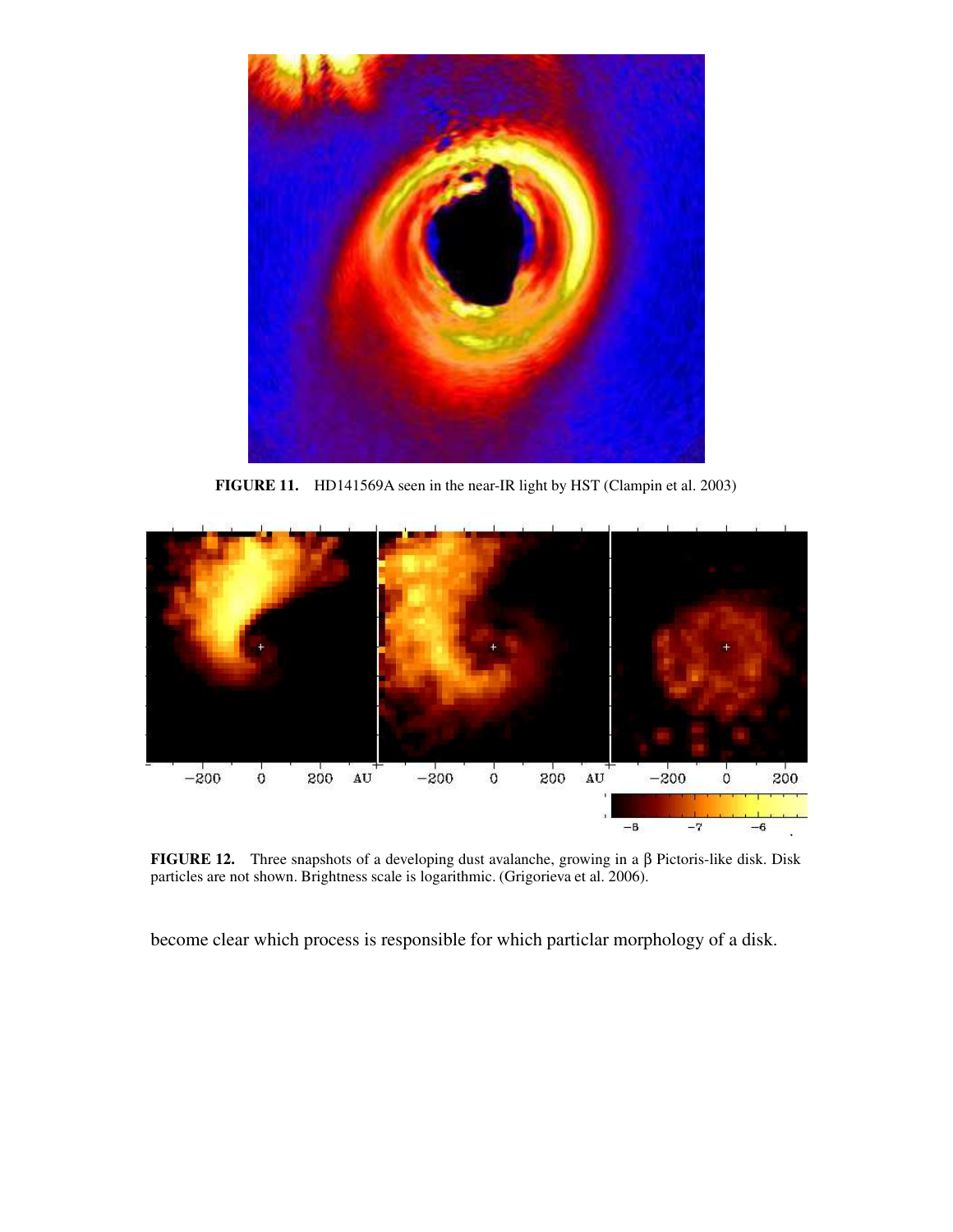#### **4. Conclusions**

At the close of the previous millenium, we were fortunate to discover numerous planetary systems. Extrasolar planetary systems are fairly common, accompanying 10 to 20% of all stars. These numbers will further climb in the future, as observational capability to see both planets and their accompanying disks increases. Uncharted terrain of super-Earths and Neptunes lies ahead in the radial velocity surveys. Giant planets, of which we seem to know already 188, are not arranged about their suns as ours are around the sun - and we need to know why.

Currently the most serious challenge in observations is to discover and study Earthlike planets, to understand how prevalent potentially life-supporting planets are. In theory of formation, there are likewise broad challenges: to understand how and why protoplanets migrate but do not die en masse during their extreme youth. Migration type III is but the newest item in our arsenal to confront the riddles of nature. It is a striking mechanism, which only very recently gained the support of the majority of dynamicists. Despite being so quick and so brief that we won't probably actually see it occurring, rapid migration has an interesting future.

Finally, the study of the origin of nonaxisymmetric structures in disks will be time well spent, if we are going in the future to go hunting for planets in the shifting sands of dusty disks. If we know enough, we might even succeed!

#### **Acknowledgments**

Contributions from many co-authors of the cited papers are incorporated in this overview. This work was supported by the NSERC research grant 5810-2005-312219. The author acknowledges the angelic patience and help from the editors of this volume. Some of the results reported here were obtained with a PPM hydrocode SVH partly based on the VH-1 program, genrously made public by J. Blondin.

#### **REFERENCES**

- . Ardila, D. R., Lubow, S. H., Golimowski, D. A., Krist J. E. et al. 2005, ApJ, 627, 986
- . Artymowicz P. 1993a, ApJ, 419, 155
- . Artymowicz, P. 1993b, ApJ, 419, 166
- . Artymowicz P. 2004, Astr. Soc. Pacific series, vol. 324, 39
- . Artymowicz P. 1996, in Role of Dust in the Formation of Stars. Eds. HU Käufl & R Siebenmorgen (Berlin: Springer), 137
- . Artymowicz, P. 1997, Ann. Rev. Earth Pl. Sci., 25, 175
- . Artymowicz, P., Clampin, M. 1997. ApJ, 490, 863
- . Artymowicz P., and Peplinski, A. 2006, in preparation
- . Augereau, J. C., Lagrange, A. M., Mouillet, D., Ménard, F. 1999, A&A, 350, L51
- . Augereau, J. C.; Lagrange, A. M.; Mouillet, D.; Papaloizou, J. C. B.; Grorod, P. A. 1999, A&A, 348, 557
- . Aumann, H. H., Gillett, F. C., Beichman, C. A. et al. 1984, ApJ, 278, L23
- . Backman D. E., Paresce F., eds. 1993. In Levy et al. (1993), p. 1253
- . Boss A. 2000, ApJ, 536, L101
- . Bryden G., Chen X., Lin D. N. C., Nelson R. P., and Papaloizou J. C. B. 1999, ApJ, 514, 344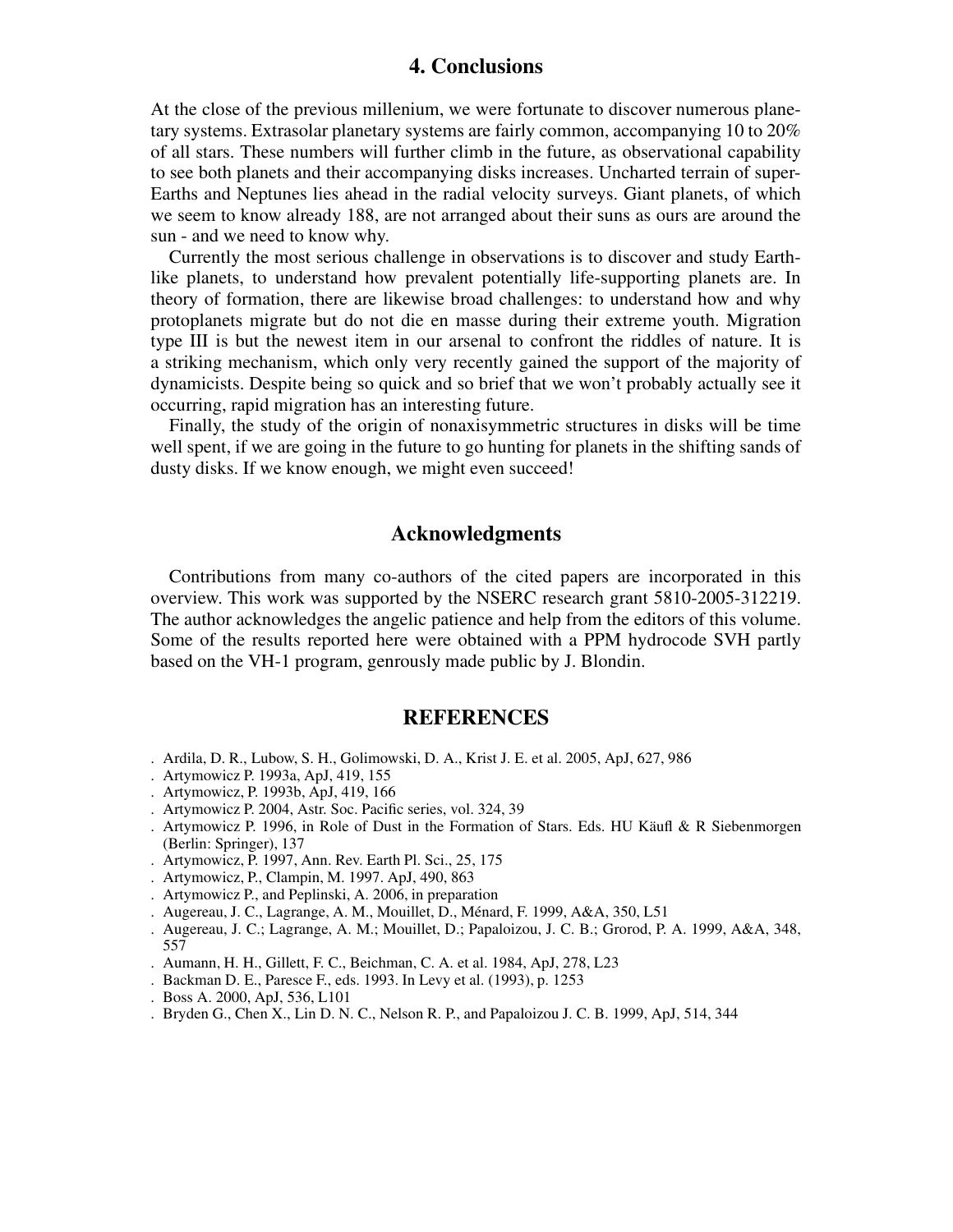- . Charbonneau, D., Brown, T., Noyes R., Gilliland R. 2001, ApJ, 568, 377
- . Charbonneau, D., Brown, T., Burrows, A., Laughlin, G. 2006, in Protostars and Planets V (Reipurth et al. 2006)
- . Clampin, M., Krist, J. E., Golimowski, D. A., Ardila, D. R. et al. 2003, AJ, 126, 385
- . Crida A., Morbidelli A., and Masset F. S. 2006, Icarus, in press; astro-ph/0511082
- . D'Angelo G., Bate M., and Lubow S. 2005, MNRAS, 358, 316
- . D'Angelo G., Henning T., and Kley W. 2003a, ApJ, 599, 548
- . D'Angelo G., Kley W., and Henning T. 2003b, ApJ, 586, 540
- . Decin, G., Dominik, C., Waters, L.B.F.M., Waelkens, C. 2003, 598, 636
- . de Val Borro M., Edgar, R., Artymowicz, P., Ciecielag, P., Cresswell, P., et al. 2006, MNRAS, in print; cf. also http://www.astro.su.se/groups/planets/comparison/index.htm
- . Dominik, C., Laureijs, R. J.; Jourdain de Muizon, M.; Habing, H. J. 1998, A&A, 329, L53
- . Goldreich P., and Tremaine S. 1979, ApJ, 233, 857
- . Goldreich, P., and Tremaine, S. 1980, ApJ, 241, 425
- . Golimowski, D.,A., Ardila, D. R., Clampin, M., Krist, J. E., et al. 2006, ApJ, in print
- . Grigorieva, A., Artymowicz, P., and Thebault, P. 2006, A&A, in print
- . Heap, S. R., Linder, D. J., Lanz. T. M., Woodgate, B., Cornett, R., Hubeny, I., and Maran, S. P. 2000, ApJ, 539, 435
- . Jang-Condell H., Sasselov D. D. 2005, ApJ, 619, 1123
- . Krist, J. E., Ardila, D. R., Golimowski, D. A.; Clampin, M. et al. 2005, AJ, 129, 1008
- . Lagrange A M., Backman, D., Artymowicz, P. 2000, in Mannings et al. (2000), p. 639
- . Laughlin, G., Bodenheimer, P. 1994, ApJ, 436, 335
- . Lin D. N. C. and Papaloizou J. C. B. 1986, ApJ, 309, 846
- . Lin D. N. C. and Papaloizou J. C. B. 1993, in Protostars and Planets III, E. H. Levy and J. I. Lunine (Eds.), Univ. of Arizona, Tucson, p.749
- . Lin D. N. C., Papaloizou J. C. B., Terquem C., Bryden G., and Ida S. 2000, in Mannings et al. (2000), p. 1111
- . ubow S. H., Seibert M., and Artymowicz P. 1999, ApJ, 526, 1001
- . Lissauer J.J. 1993. Ann. Rev. A&A, 31, 129
- . Lissauer J.J., Griffith CA. 1989, ApJ, 340, 468
- . Lubow, S. H., Seibert, M., Artymowicz, P. 1999, ApJ, 526, 1001
- . Mannings, V., Boss A., Russell, S. (Eds.) 2000, Protostars and Planets IV, Tuscon: Univ. Arizona Press
- . Marcy G. W., Butler R. P. 1998, Ann. Rev. A&A, 36, 57
- . Mayor M., Queloz D. 1995. Nature, 378, 355
- . Menou K. and Goodman J. 2004, ApJ, 606, 520
- . Nelson A. F. and Benz W. 2003, ApJ, 589, 578
- . Nelson R., and Papaloizou J.C.B. 2004, MNRAS, 350, 849
- . Papaloizou J. C. B. and Larwood J. D. 2000, MNRAS, 315, 823
- . Papaloizou J.C.B., Nelson, R. P., Kley, W., Masset, F. S., and Artymowicz, P. 2006, in Protostars and Planets V (Reipurth et al. 2006); astro-ph/0603196
- . Papaloizou J.C.B., and Terquem, C. 2006, Rept. Prog. Phys. 69, 119
- . Peplinski, A., and Artymowicz, P. 2006, in prep.
- . Pierens A. and Huré J. M. 2005, A&A, 433, L37
- . Rafikov R. 2005, ApJ, 621, L69
- . Reipurth, Jewitt B. D., and Keil K. (Eds.) 2006, Protostars and Planets V, University of Arizona Press, Tucson; in print
- . Schneider, G., Becklin, E., Smith, B. A., Weinberger A., et al. 2000, AJ, 121, 525
- . Schneider, J., 2006, Extrasolar Planet Encyclopaedia on-line database at http://exoplanet.eu
- . Smith B. A., Terrile R. J. 1984, Science, 226, 1421
- . Stepinski, T., Valageas, P., 1997. A&A, 319, 1007
- . Tanaka H., Takeuchi T., and Ward W. R. 2002, ApJ, 565, 1257
- . Takeuchi T., and Artymowicz, P. 2001, ApJ, 557, 990
- . Terquem C. 2003, MNRAS, 341, 1157
- . Trilling, D., Brown, R. H. 1998, Nature, 395, 775
- . Vidar-Madjar, A., Lecavelier des Etangs, A. and Ferlet, R. 1998, Pl. Sp. Sci., 46, 629
- . Ward, W. R. 1986, Icarus, 67, 164